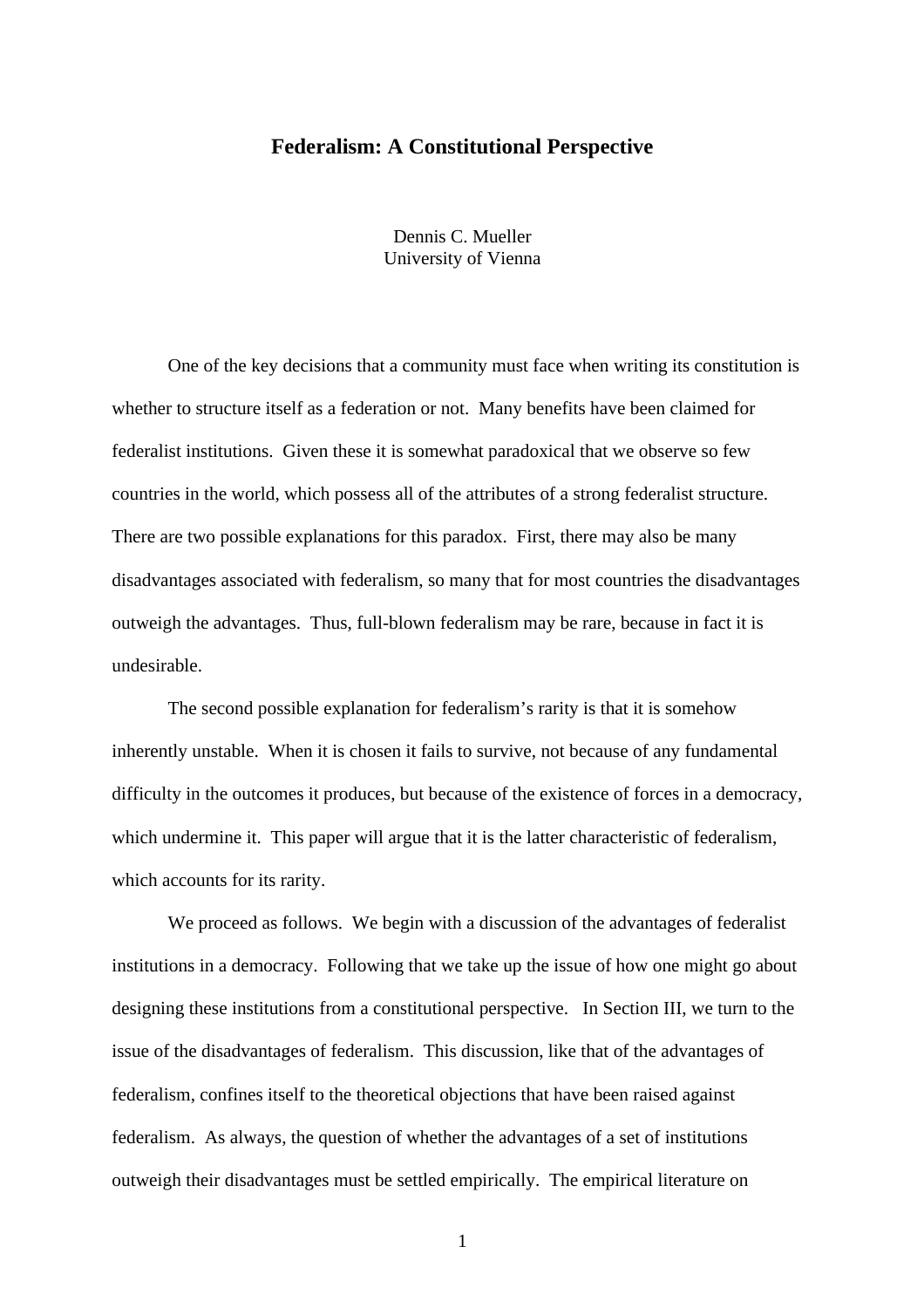federalism, as it pertains to this question, is discussed in Section IV. In Section V I attempt to make the point that direct democracy is a natural accompaniment to federalism, and that both are likely to function better if they are combined. Section VI addresses the issue of how one can preserve federalist institutions from being absorbed and corrupted by the central government. The chapter closes with a brief set of conclusions.

#### **I. Why Federalism?**

The normative rationale for the state in the public choice literature is that it is a low transaction cost institution for eliminating certain market failures and thereby achieving Pareto optimality (Mueller, 2003, Ch. 2). The two main categories of market failures in the public economics literature are public goods and externalities. The definitions of both implicitly introduce a spatial dimension to the polity. Once a public good is provided to one member of the community, it must (may) be provided at zero marginal cost to all other members. Examples of public goods are police protection (where the verb "must" is appropriate), and a bridge (where the verb "may" is appropriate). A police force only protects the citizens within a circumscribed area, however, and a bridge is of value only to those living near enough to wish to cross it. Different public goods can be consumed by different geographically dispersed groups – national defense by the entire nation, fire protection only by those within a small radius of a fire station.

The same is true for externalities. The pollution spewed into a lake by a factory located on its shores harms only those with access to the lake. Global warming affects everyone on the face of the earth. Thus, the geographic dimensions of the spillovers from public goods and externalities lead naturally to the recommendation that different sets of governmental institutions be charged with the responsibility for dealing with different sets of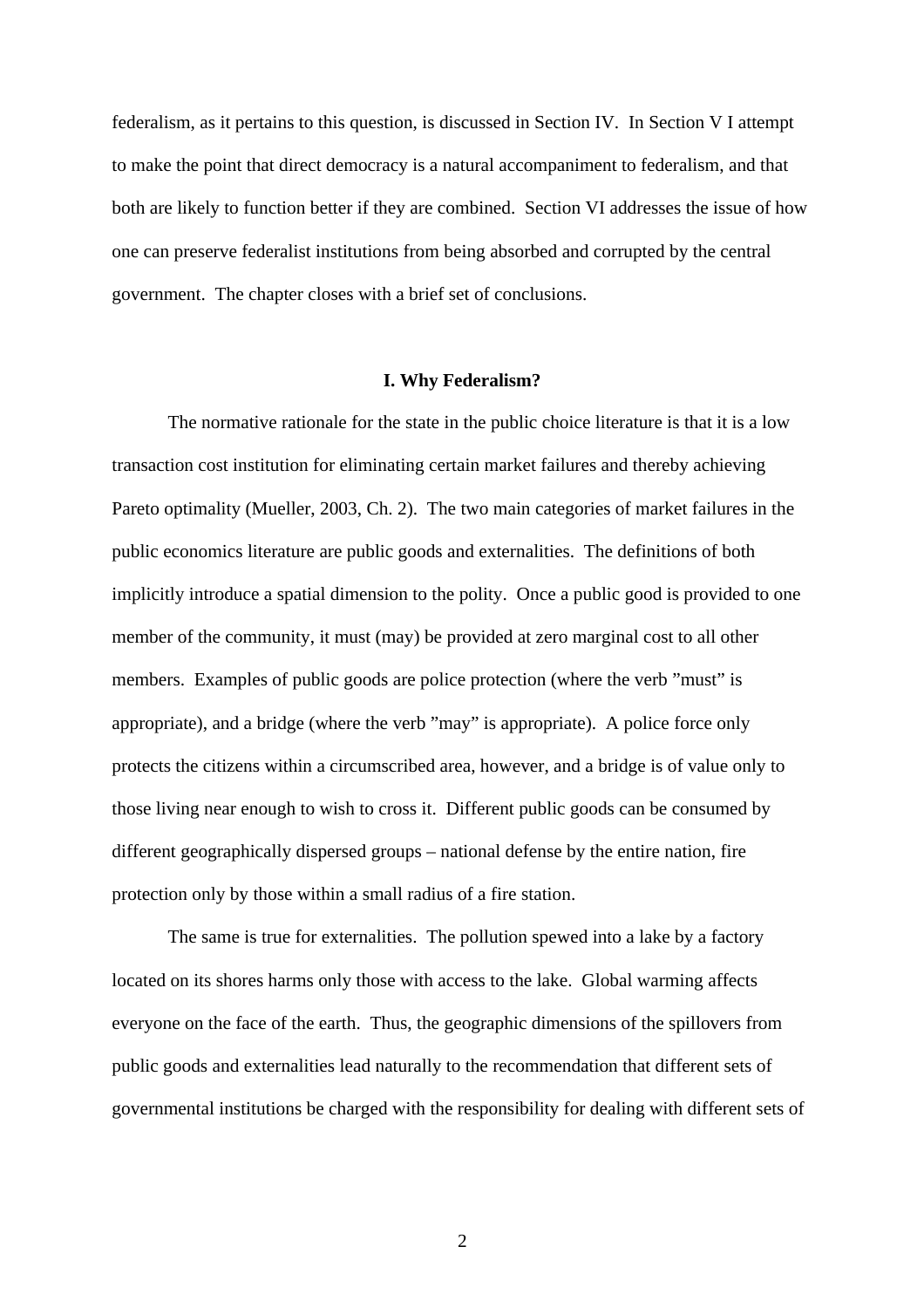market failures (Oates, 1972, 1999). In a democracy, such an organizational structure might take one of three forms:

(1) A unitary, decentralized state with regional and local departments responsible to the central government, which in turn is responsible to the citizens. Elections serve the purpose of deciding the identities of the officials in the central government, they in turn appoint officials lower down in the administrative bureaucracy.

(2) A federalist structure. Several levels of government exist, say, central, regional and local, with each level having its own separately elected democratic bodies, and with each responsible for the efficient resolution of a particular set of market failures.

(3) A confederate structure. At the most central level of government, citizens are not represented directly, but only indirectly through *national* governments. These national governments can in turn be organized as either unitary states or federations. In this paper we shall not consider the possibility of a confederation any further.<sup>1</sup>

In principle, a single, unitary state could provide all public goods and optimally deal with all other market failures even in a geographically very large and diverse country. This would be quite easy, for example, if the preferences of individuals for regional and local public goods were the same in all parts of the country. The level of police protection and trash collection that was optimal in one local community would then be optimal in all, and the central government would have a fairly easy time determining the levels of regional and local government services that were optimal. Even with substantial preference heterogeneity across communities, a unitary state could be optimal, *if* there were zero transaction costs to gathering information on individual preferences for regional and local public goods. In any situation that is not Pareto optimal, it is possible to make some voters somewhere in the country better off without making anyone else worse off. Vote maximizing politicians in a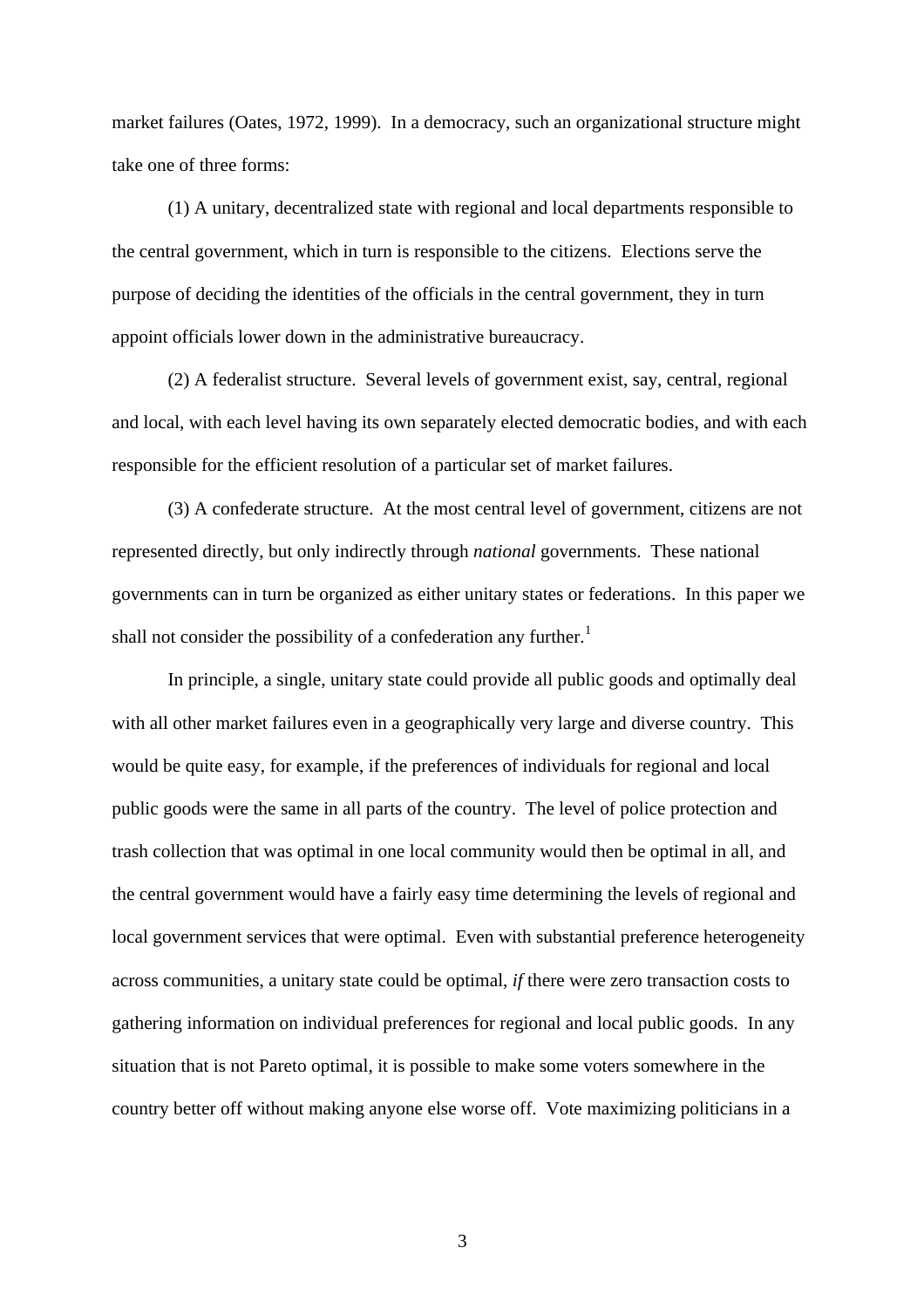unitary state would not pass up such a costless opportunity to win more votes. But the zero transaction costs assumption is untenable in a large and diverse country. The costs of determining the preferences of citizens in each local jurisdiction for trash collection, police protection and so on through a national election would be enormous, even in a country with a fairly small and homogeneous population like Sweden. Thus, the normative justification for federalism – as for the state itself – becomes that of minimizing the transaction costs of gathering information on voter preferences for public services (Mueller, 2003, Ch. 10). Federalism becomes the optimal institutional structure for any country of moderate size and preference heterogeneity.

## **II. How Federalism?**

Once the decision has been made to have a federalist system, the next question concerns its optimal design. How many levels of government should there be? What should be the boundaries at each lower level? What expenditure responsibilities should be assigned to each level? What revenue sources should be assigned to each level? What should be the form of representative government at each level? These are difficult and interrelated questions, and no single set of answers will be optimal for all countries. Again the answers will depend in part on the nature and scale of transaction costs.

Quite possibly no two market failures have exactly the same geographic spillovers. A playground serves a small neighborhood, a fire station a somewhat larger area, a police station a perhaps still larger area. Although defining a separate democratic government for each market failure would be a possible response to these differences in geographic spillovers, the number of governments needed would become intractably large. A

<sup>1</sup> See, however, Mueller (1996, Ch. 21), and Blankart and Mueller (2004).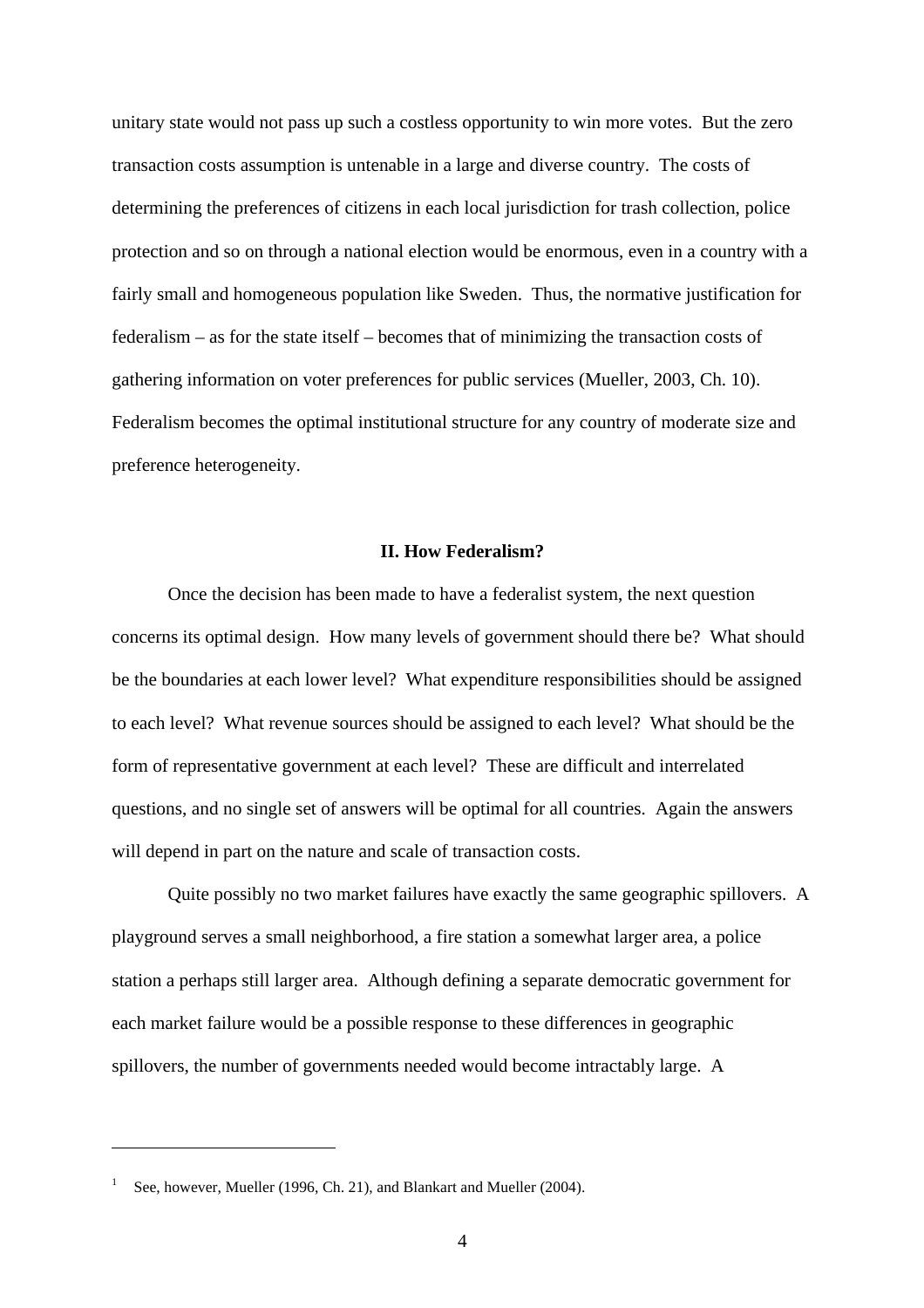compromise becomes optimal with several government services assigned to each level of government, no two of which, perhaps, having identically contiguous spillovers.<sup>2</sup>

The assignment of expenditure responsibilities ought to be made on the basis of the dimensions of geographic spillovers of each market failure addressed by the state. Once responsibilities for expenditures have been assigned, the next step is to assign revenue sources. Since the main purpose for creating a federalist state is to facilitate the revelation of preferences for public services, the choice of revenue sources should be made with this same goal in mind. The most obvious way to do this is to establish the Wicksellian connection – each public expenditure should be coupled with a tax to finance it, so that the voter knows exactly how much she is paying for it (Wicksell, 1896). Establishing such a link will make it easier for the voter to decide whether the government is providing the optimal amount of the public service. Establishing such a link in a federalist system implies, furthermore, that each level of government have the fiscal capacity to finance all of its expenditure obligations, so that voters at every level of government can assess the performance of their elected representatives at the level in question with respect to the amounts and qualities of government services they are getting for the taxes that they are paying.

A further implication is that a federalist state should make limited use of intergovernmental grants. Such grants make it difficult for voters to assess the costs of different programs. If, for example, a third of a local government's budget is funded by a grant from the central government, a citizen may mistakenly believe that her taxes at the local level pay for all of its programs. Underestimating the true costs of the local programs she may favor greater expenditures by the local government than are optimal. Even if she recognizes that some of the local budget is financed by the central government and thus that

<sup>2</sup> See, Tullock (1969), Oates (1972, 1999), Mueller (1996, Ch. 7; 2003, Ch. 10), and Inman and Rubinfeld (1997).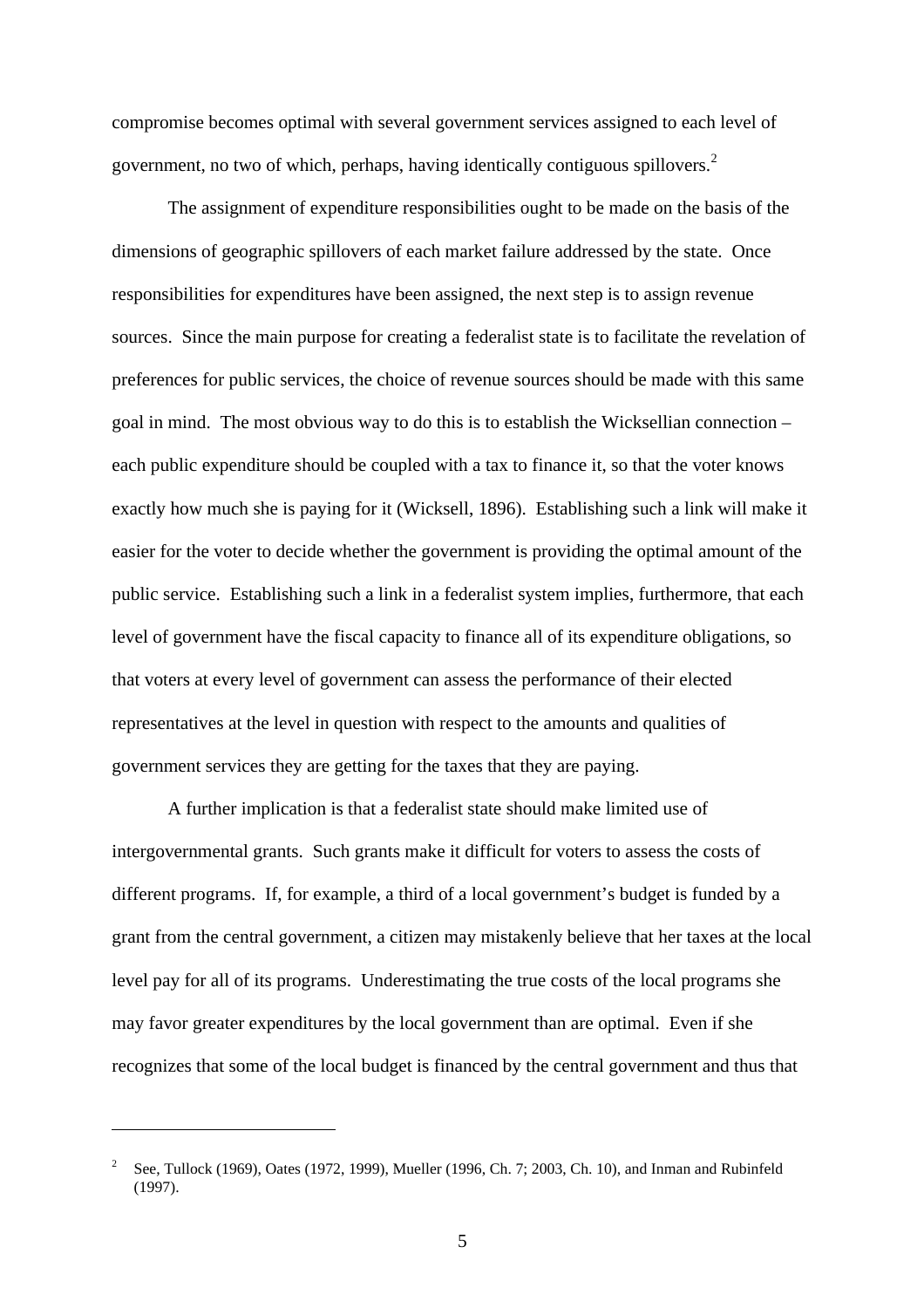her taxes to the central government are paying for local programs, it will be difficult for her to assess how much of her tax payments to the central government are going to for the local government's expenditures. Thus, at a minimum, grants from the central government to local governments reduce citizens' ability to monitor and thus to control their representatives in government.

Thus, in an ideal federalist system, every person who benefits from the programs of a given political unit will pay taxes to that unit to pay for the benefits, and will be a citizen of it, and able to select the persons or parties that decide on the government's tax and expenditure programs.

## **III. Problems of Federalism**

Several problems can arise in a federalist state that must be taken into consideration in the design of such a state and in its operation. In this section these problems are briefly discussed. In the next section we examine the empirical literature that tries to measure just how serious each potential problem is.

# **A. Fiscal Inequality**

If public goods are normal goods, then the quantity demanded of them increases with the income of the community. If the quantity demanded is determined by the median voter, then it increases with the income of this voter. Communities with high incomes will demand and presumably be supplied greater quantities of public goods than low-income communities. Such inequalities may be deemed unacceptable when they appear for public programs like education. That is, everyone in a nation may agree that every child should be able to obtain an education of a minimum quality. If some communities are too poor to provide such an education, a Pareto improvement may be forthcoming by transferring funds from members of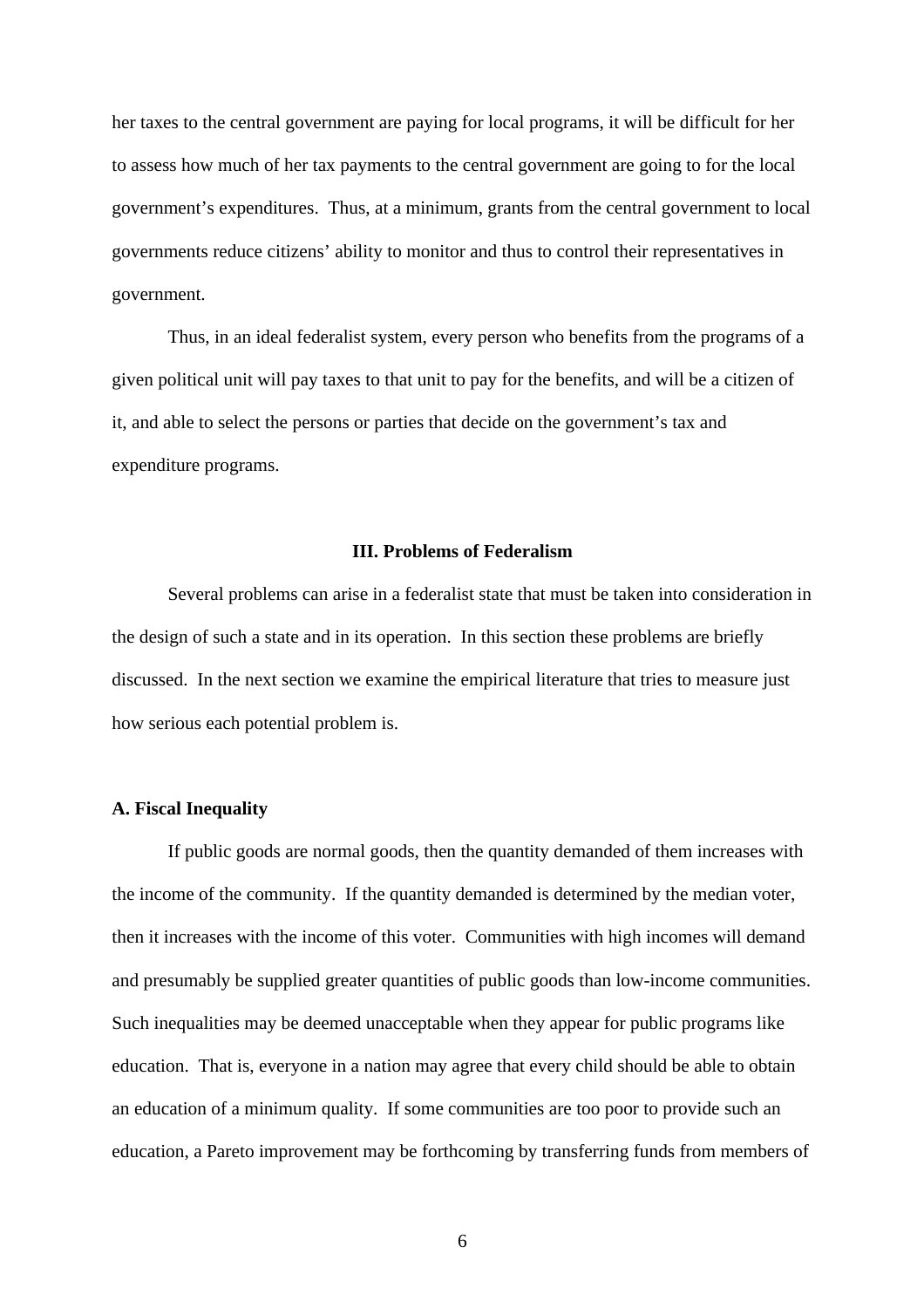rich communities to the poorer communities so as to increase the capacity of the poorer communities to finance these minimum levels of public services.<sup>3</sup>

## **B. Geographic Externalities**

The consumption or production activities of one community may have positive or negative external effects on another. If, for example, an upstream community dumps sewage into a river, it may adversely affect a downstream community. Such externalities can in general be resolved in a Pareto optimal fashion by Coasian bargaining between the communities. The downstream community offers the upstream community a bribe to reduce the amount of sewage dumped into the river. Intergovernmental grants are again required to achieve a Pareto optimal allocation of resources, but now they are between governments at a local or regional level, rather than from the central government to lower levels. Only in the case where the number of externalities across local communities became so large and complex as to make Coasian bargaining among communities prohibitively costly would intervention and grants from the central government become optimal.

# **C. Migration Externalities**

 $\overline{a}$ 

When local governments offer different bundles of tax and expenditure combinations, individuals may respond to these differences by migrating to those communities, which provide the best match for their preferences. Such migration can improve allocative efficiency à la Tiebout (1956), and is thus an important justification for creating a federalist system, but it can also bring about certain externalities, which lead to Pareto inefficiencies. These externalities are of three types: crowding, fiscal capacity and redistributive externalities.

The classic reference on this is Buchanan (1950). See also Chernick (1979).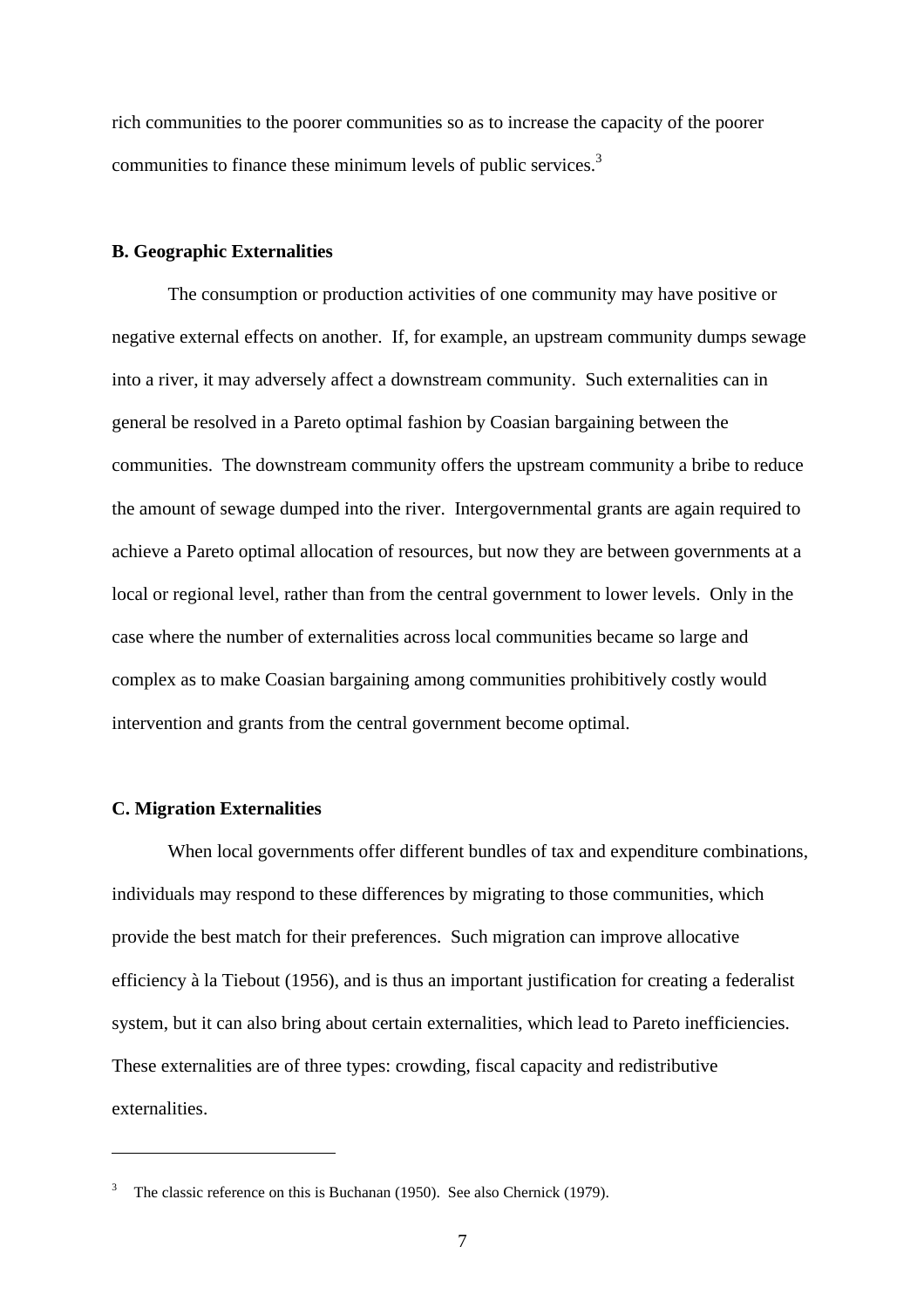## *1. Crowding and fiscal capacity externalities*

When someone moves from community *A* to *B*, she considers only her level of utility in the two communities. She moves if the expected utility in *A* is higher than in *B*. Her movement can adversely affect the existing residents in *A*, however, by leading to overcrowding in that community. Her movement could, alternatively or in addition, have an adverse effect on the residents of *B* by lowering its tax base. There are two possible ways to avoid these negative externalities from migration. One option again relies on the central government's power to tax and transfer wealth. It can levy taxes on community *A* and transfer funds to *B* in sufficient quantities to produce the optimal distribution of population between the two communities. The alternative solution vests the power to tax and subsidize with the local communities. For example, community *A* could effectively tax immigration into it by making large charges for new water and sewage hookups, levying high taxes on new construction sites and so on.<sup>4</sup>

## 2. *Redistributive externalities*

Assume that everyone in a community of nine has the same utility function *U*,  $U = a X^a G^b$ , where *X* is the quantity of a composite private good and *G* is the quantity of a pure public good. Let the community of nine be divided into three smaller communities, *A*, *B* and *C*, each of which contains three people. Assume further that three of the nine people have incomes of 100, three have incomes of 200, and the remaining three have incomes of 300. Now assume that the three smaller communities initially contain one person with an income of 100, another with an income of 200 and the third person has an income of 300. If the quantity of *G* in each community is chosen using the simple majority rule, then the same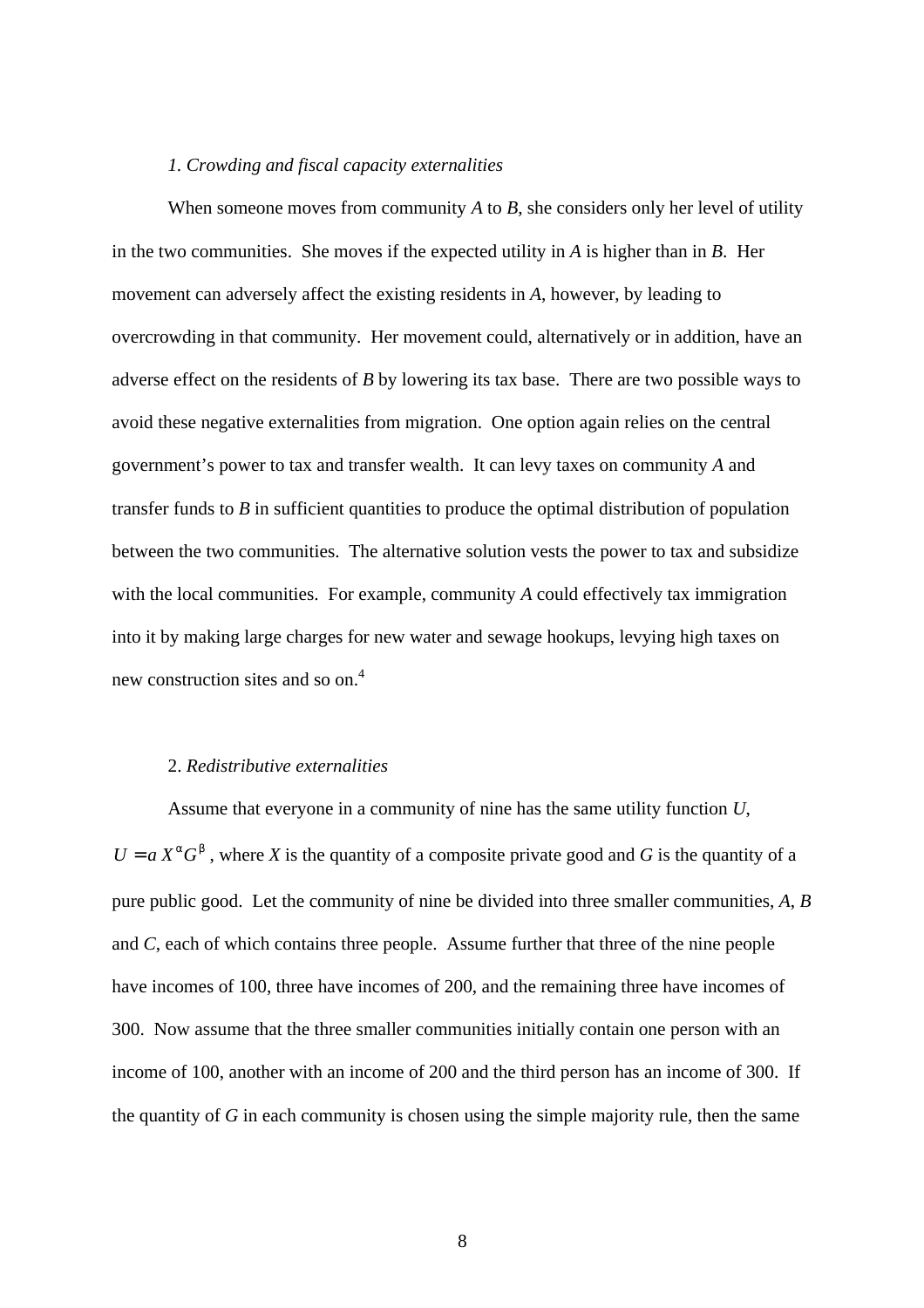quantity will be chosen in each community, namely the quantity favored by the median voter with an income of 200. If the individuals are allowed to move between the communities, a resorting can be expected with all persons with an income of 300 in one community, all with an income of 200 in the second, and the three with an income of 100 in the remaining community. It can easily be shown that such a resorting will result in a Pareto improvement in the allocation of resources in the three communities (Mueller, 2003, Ch. 9). Nevertheless, the three individuals with incomes of 100 will be consuming less of the public good than before and are likely to be made worse off by the resorting. Thus, a situation that was possibly deemed acceptable on equity grounds in the initial situation might become unacceptable because of sorting by income.

## **IV. Empirical Evidence related to Federalism**

A considerable amount of research has tried to measure the extent to which the hypothetical problems listed above exist in practice. In this section we review this evidence.

## **A. Federalism and Allocative Efficiency**

### *1. The Flypaper Effect*

Perhaps no single hypothesis in the literature on federalism has more empirical support than the prediction that intergovernmental grants lead to an expansion of the public sector. In a literature dating back some forty years countless studies have established that a local government generally spends a far larger fraction of an unconditional grant from a higher level of government than its citizens would appear to consider optimal.<sup>5</sup> Moreover,

<sup>&</sup>lt;sup>4</sup> For further discussion, see Mueller (2003, Ch. 9).

<sup>5</sup> Even the number of surveys of this literature is by now large, see, for example, Gramlich (1977), Inman (1979), Fisher (1982), Heyndels and Smolders (1994, 1995), Hines and Thaler (1995), Becker (1996), and Bailey and Connolly (1998). For a recent study identifying a substantial flypaper effect in Taiwan, see Chu (2003). Gemmell, Morrissey and Pinar (2002) also present recent evidence for the UK of the flypaper effect.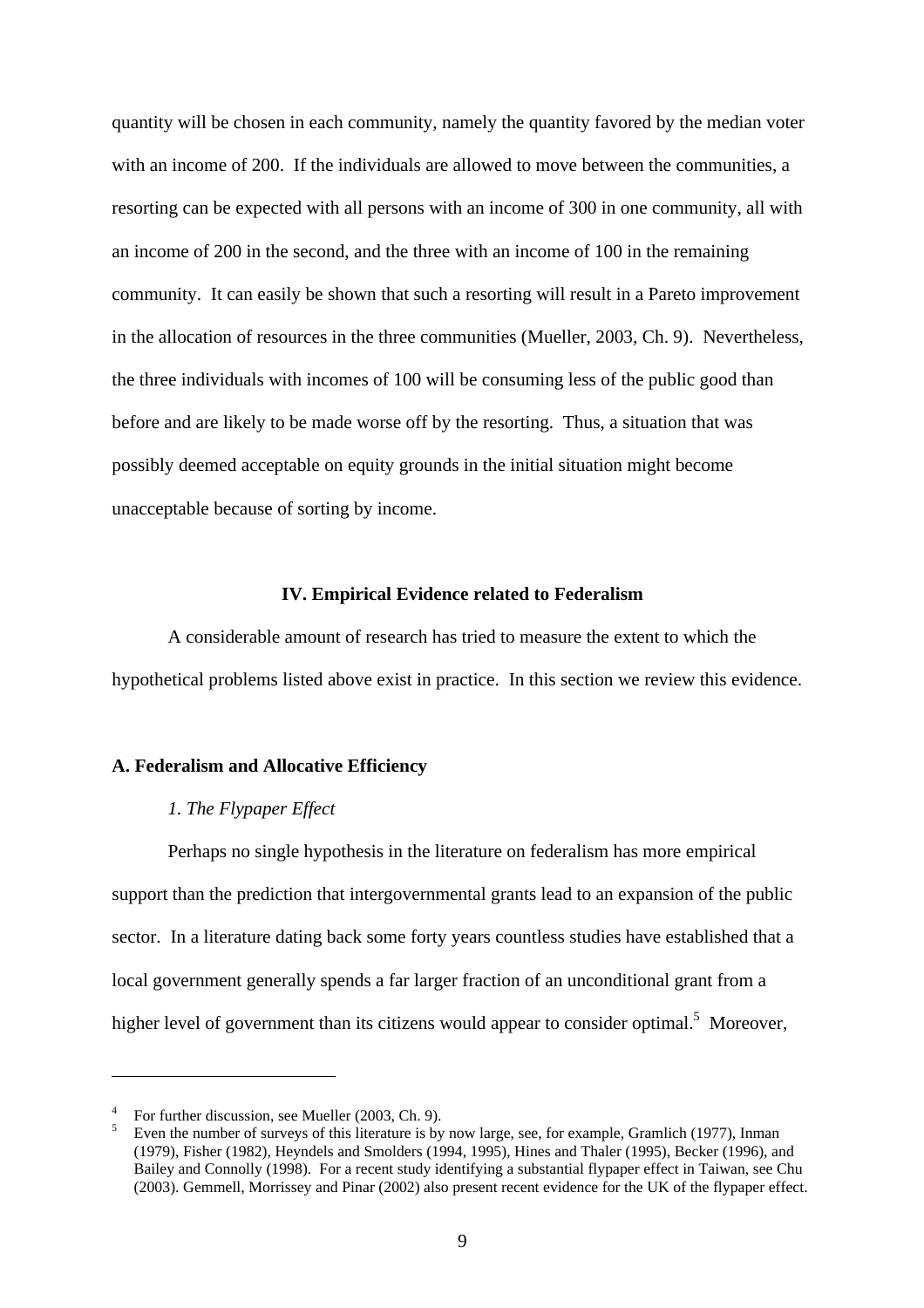the additional amounts spent often exceed the optimal amounts by factors of three, four and more. As always when a controversial hypothesis receives empirical support, the findings of the flypaper literature have been challenged. $6$  But the overwhelming weight of the evidence still supports the conclusion that the use of block intergovernmental grants leads to an expansion of the size of local government budgets beyond that favored by citizens of the local community.

### *2. Government Size*

 $\overline{a}$ 

Taking into account only the flypaper effect, one might predict that the size of the total government sector would be larger in a federalist system than in a centralized one. Offsetting the effects of intergovernmental grants, which can conceal government expenditures from the view of citizens, are the effects of greater overall transparency in a federalist system, competition across governments at a given level, and therefore greater overall accountability of elected officials in a federalist system. Once again the question of whether the government sector should be larger or smaller in a federalist system requires an empirical answer.

In a recent study, Gemmell, Morrissey and Pinar (2002) have shown how the creation of a close link between taxes and expenditures at the local level of government can increase voter awareness of the costs of government services and thereby greater government accountability. This happened in Great Britain in 1990 when the highly controversial poll (head) tax was introduced.

Unfortunately, empirically identifying a causal link between the full set of federalist institutions and governmental efficiency and accountability is difficult owing to the scant number of countries that are true federalisms. To my mind there are only five true federalist

<sup>6</sup> For two recent challenges, see Becker (1996) and Worthington and Dellery (1999).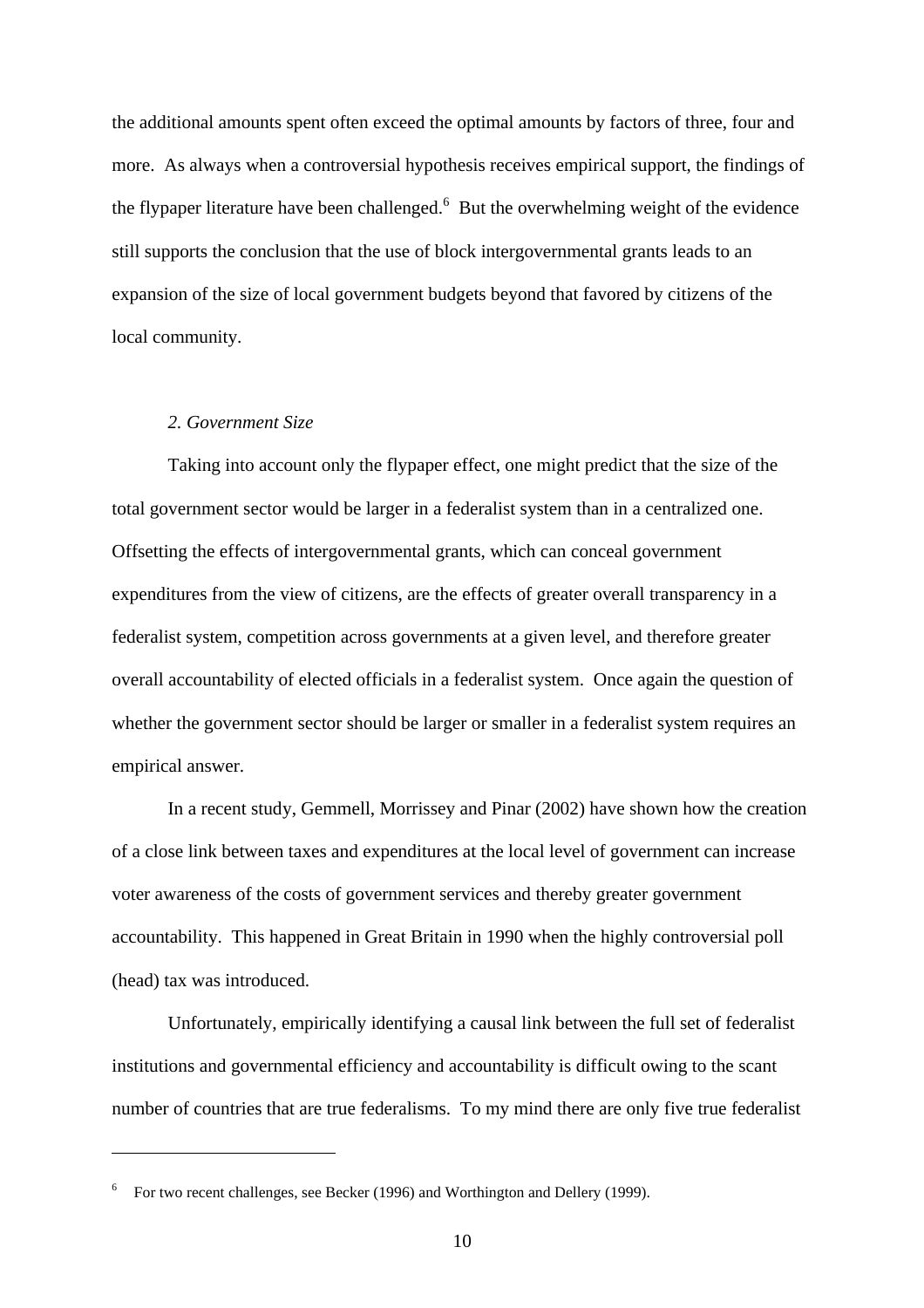states in the world – Australia, Brazil, Canada, Switzerland and the United States. Given its different state of development, Brazil is difficult to compare with the others. Within the set of rich, developed countries of the world, Australia, Switzerland and the United States have somewhat smaller government sectors – that is under 40 percent of GDP. Canada's government sector is about average in size (around 50 percent of GDP).

Most studies, which claim to test for the impact of federalism on government size, compute an index of decentralization, and test to see whether government size is inversely related to decentralization. In general it has not been found to be significantly related to measures of decentralization.<sup>7</sup> Recent work by Jonathan Rodden, however, has established a significant relationship between the strength of a country's federalist institutions and various measures of government performance. His work reveals quite clearly that the full benefits from a federalist structure can only be obtained when all of the components of a strong federalist structure are present. In countries in which lower level governments have the authority to set both the levels of their expenditures and their taxes, government deficits are smaller as is total government spending. When local governments are heavily dependent on grants from the central government, they are more prone to run deficits and the country has a higher rate of inflation.<sup>8</sup>

Rodden's results linking the size of intergovernmental grants to government deficits reinforces the findings from studies of the flypaper effect of intergovernmental grants. Not only are local governments prone to spend more money when they receive grants from higher levels of government, but they are also more prone to run deficits in the expectation that the central government will bail them out. Limiting intergovernmental grants to those necessary for achieving intergovernmental fiscal equivalence would produce both greater accountability

<sup>7</sup> See, Oates's (1988) survey.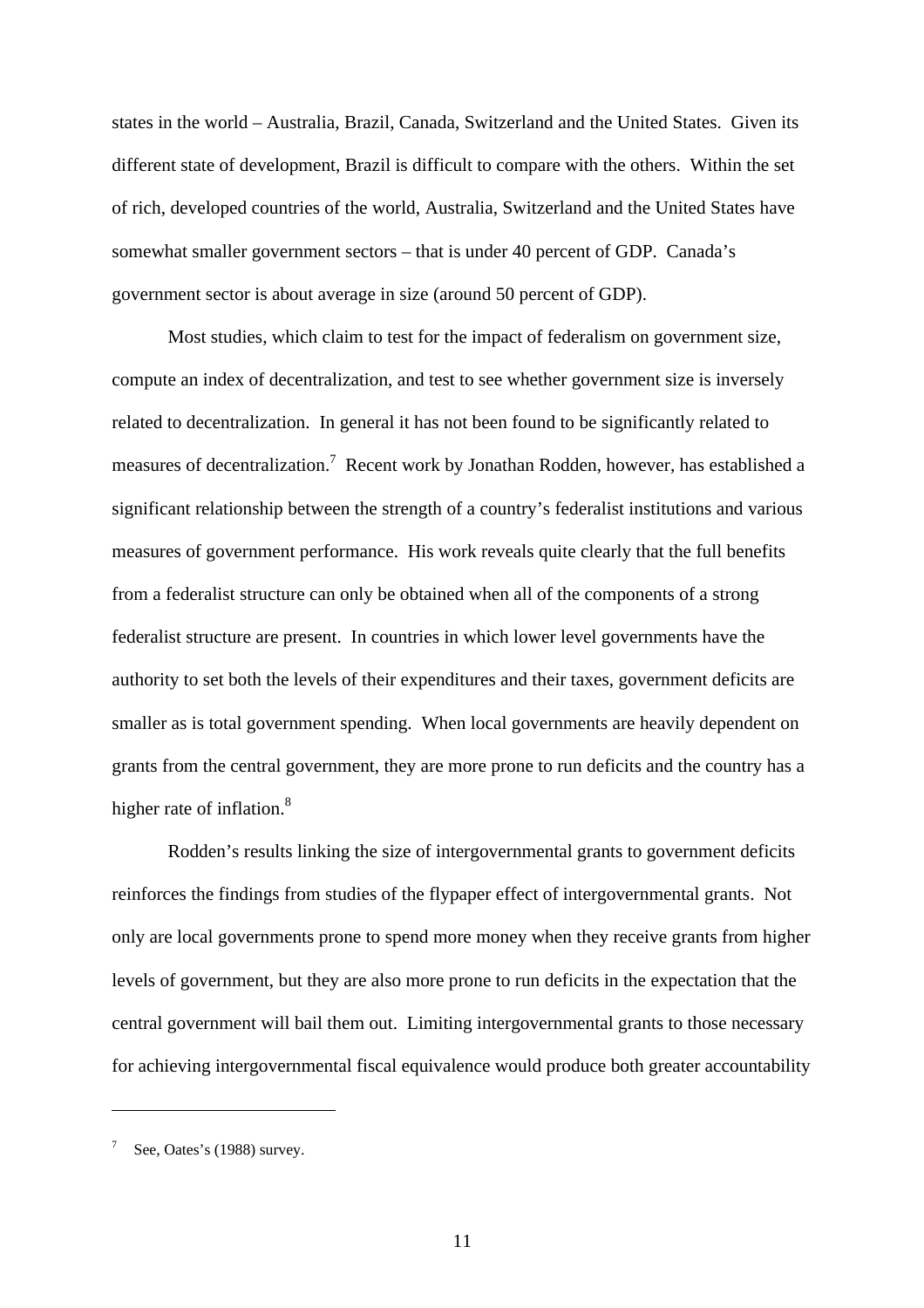of local governments and greater intergovernmental competition and thereby better local governmental outcomes.<sup>9</sup>

## **B. The Effects of Migration**

 $\overline{a}$ 

Migration in a federalist system should have the positive effect of bringing about a better match between citizen preferences for local public goods and taxes, but may have the negative side effects of producing crowding in particularly attractive communities, and may worsen the effects of income inequality by resorting citizens by income. Casual observation suggests that migration into some communities exceeds the optimal level producing pollution, traffic congestion and related problems. Here the world's largest cities – Buenos Aires, London, Los Angeles, Mexico City – come readily to mind. In surveys of the best places in the world to live, these once great cities now generally are placed behind smaller cities like Zurich, Vancouver and Vienna. More systematic evidence exists related to the other two consequences of migration.

For the Tiebout process to work, there must be an array of alternative communities from which a citizen can choose, and sufficiently low mobility costs to make a move to a "better community" welfare enhancing. These conditions are more likely to be fulfilled in large urban areas than in small rural ones, as a citizen can change local communities without changing jobs or moving a great distance from family and friends. One expects to find a greater alignment of preferences for local government programs in large urban communities, therefore. This prediction has been confirmed in several studies, which report lower levels of

<sup>8</sup> See, Rodden (2001, 2002, 2003) and Rodden and Wibbels (2002). For additional recent evidence of an inverse relationship between federalist institutions and government size, see Vaubel (1996), and Persson and Tabellini (2003, Table 3.1, p. 40).

<sup>9</sup> For additional discussion of the problem of soft budget constraints and local government bailouts, see von Hagen and Eichengreen (1996), and von Hagen and Dahlberg (2004). Careaga and Weingast (2003) provide a case study of Mexico illustrating how intergovernmental grants and soft budget constraints produce fiscal laxity by local governments.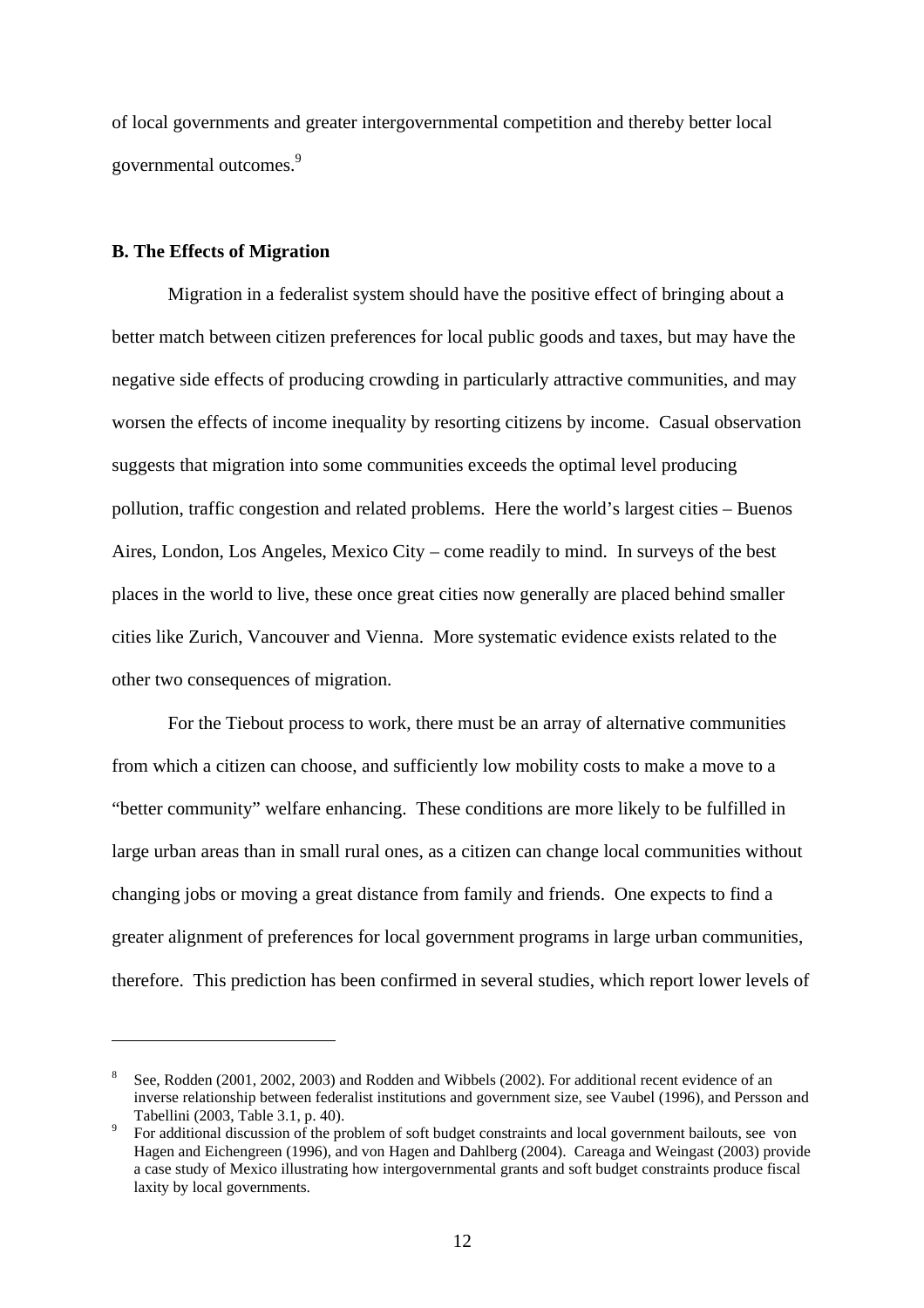dispersion of voter demands for education and other local expenditures in large urban communities (Munley, 1982; Gramlich and Rubinfeld, 1982). Gramlich and Rubinfeld (1982) also report a higher percentage of citizens in the Detroit metropolitan area who were satisfied with the level of expenditures of their local government than for citizens in rural areas of Michigan.

Numerous studies have reported that citizens' decisions to move from a community are affected by the government expenditures and taxes in both the community that they are leaving and the community into which they are moving.<sup>10</sup> Perceptions of problems in a community – a signal of a governmental failure – also causes people to move (Orbell and Uno, 1972). Thus, the existence of unhappiness over expenditure/tax combinations at the local level, or over the results of these expenditures, does lead to migration to other communities, when more desirable communities exist and can be entered at relatively low cost.

There is also considerable evidence that migration resorts people into communities of more homogeneous incomes. The most ambitious and convincing study of this phenomenon is Gary Miller's (1981) study of the effects of migration between 1950 and 1970 in Los Angeles County. Local communities were significantly more homogeneous in terms of both income and race in 1970 than in 1950, and this was particularly true for communities that came into existence over the 20-year period. Corroborative evidence for the Boston area has been supplied by Grubb (1982). Recent results by Rhode and Strumpf (2000) indicating *decreasing* heterogeneity across communities run counter to what one expects from the work of Miller, Grubb and others, however.

<sup>&</sup>lt;sup>10</sup> See, Gramlich and Laren (1984), Blank (1988), Cebula and Koch (1989), Cebula (1990, 1991). The literature has been surveyed by Cebula (1979), Cebula and Kafoglis (1986) and Dowding, John, and Biggs (1994).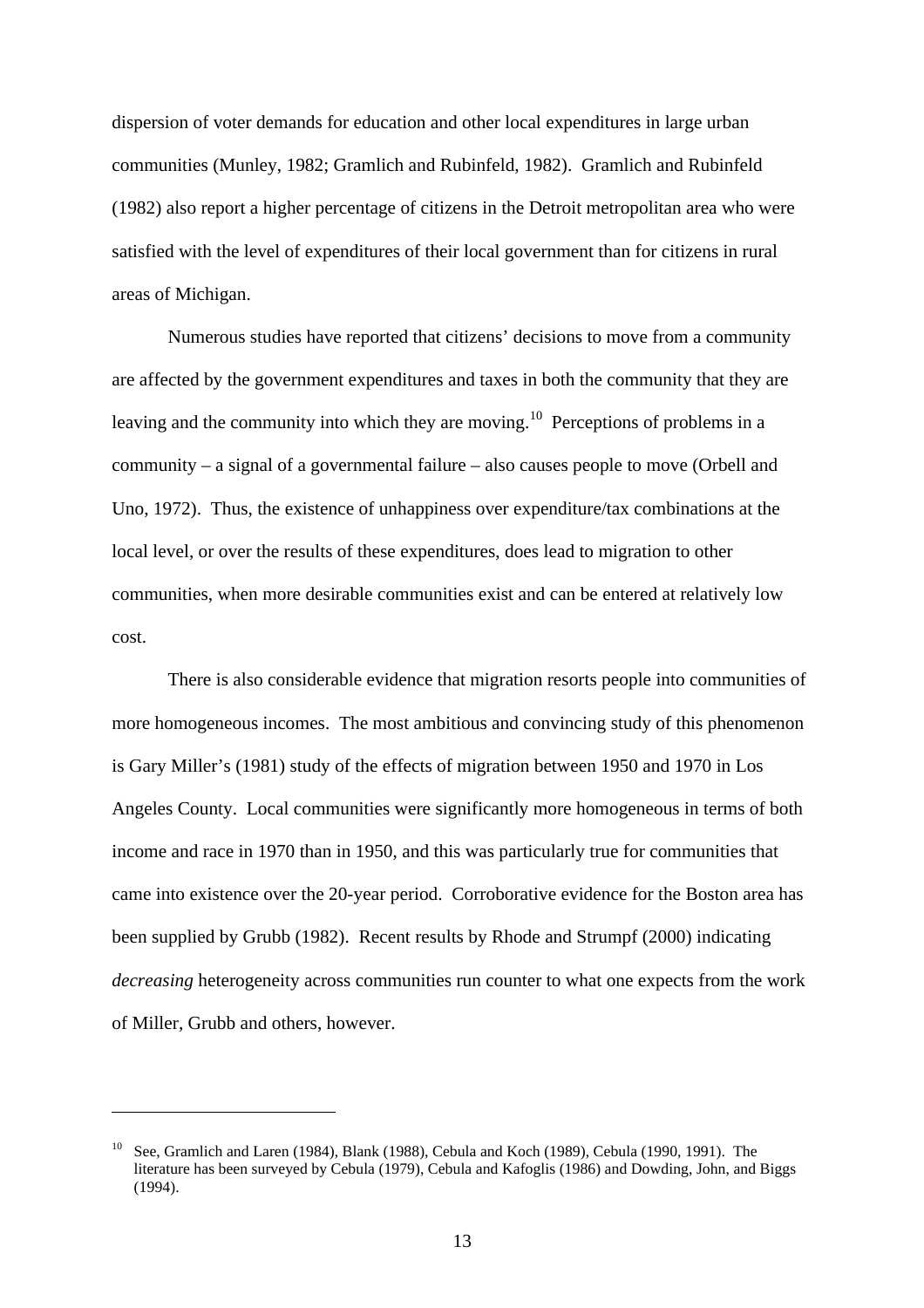## **C. Mimicking Behavior**

A closer alignment between citizen preferences and government tax/expenditure programs can evolve over time even when citizens do not migrate from one community to another, if local governments *imitate* the policies of their neighbors. Ladd (1992), Case, Rosen, and Hines (1993), and Besley and Case (1995) provide evidence implying local governmental imitating of neighboring governments' policies in the United States. Similar findings for Belgium have been reported by Heyndels and Vuchelen (1998), for Germany by Büttner (1999, 2001), and for Switzerland by Schaltegger and Küttel (2002). This evidence of imitation can be interpreted in two ways. First, it can imply that a successful innovation in the public sector by one local government is copied by others, as for example a new source of tax revenue. The competitive pressure to win elections within each polity leads politicians to imitate the successful policies of their neighboring governments. The second interpretation is that the citizens observe the policies of neighboring communities and demand similar policies from their elected representatives. These two interpretations obviously complement one another and suggest that the multitude of different governments and different sets of governmental outcomes in a federalist state leads to the same benefits from competition that one expects in markets with large numbers of sellers.

#### **V. Federalism and Direct Democracy**

One expects that the kinds of benefits from competition across governments described in the previous subsection will be greater, the more effective the democratic institutions of a country are. The easier it is for voters to express their preferences and thereby influence their government, the closer the correspondence between a citizen's preferences and government policies. This reasoning suggests that democracy will function best when voters can express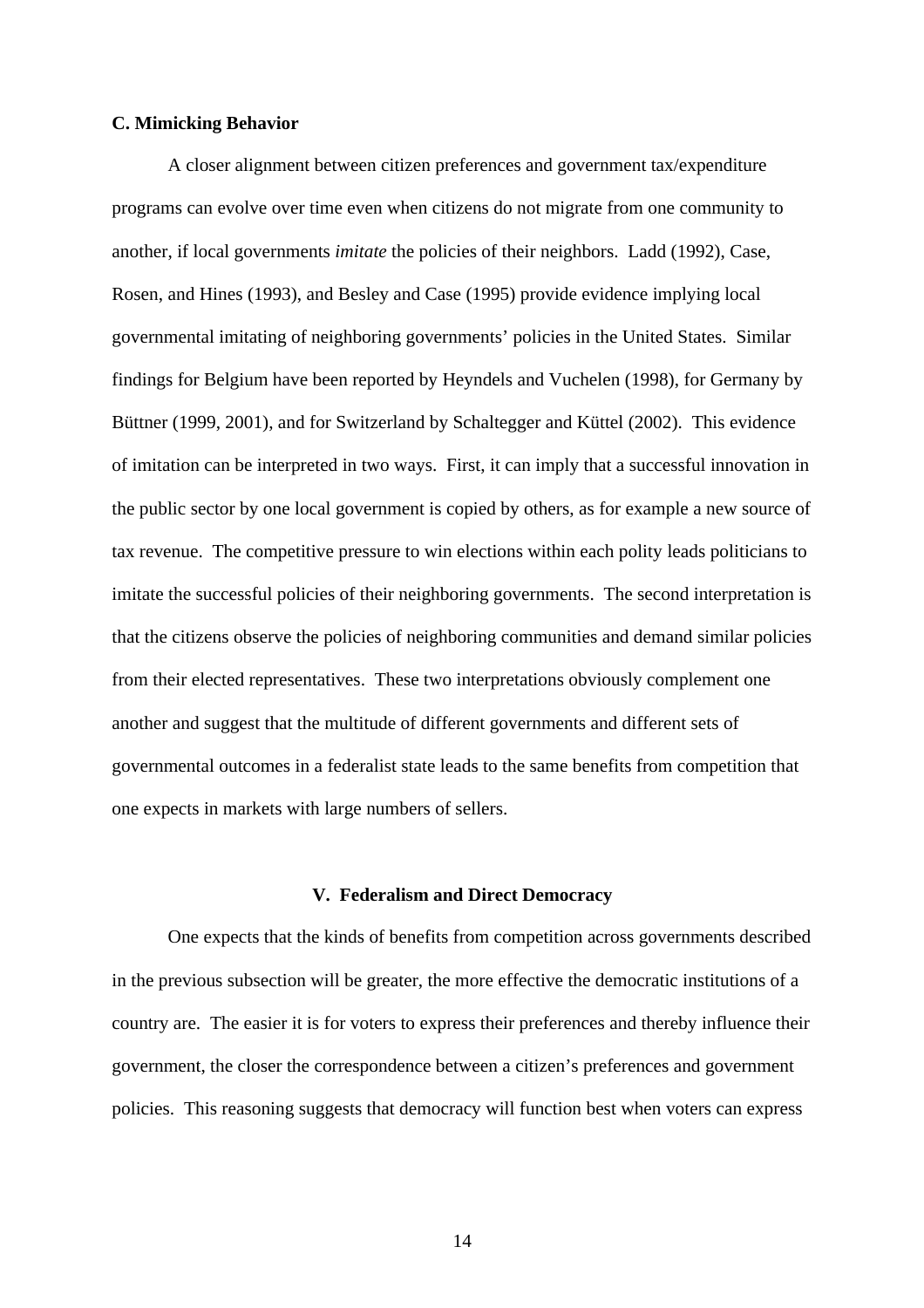their preferences directly. Direct democracy is the oldest form of democratic government, and by some is still regarded as the *best* form of government.

Direct democracy of the type where all citizens meet to debate and decide the issues can only take place in communities of small size. Thus, there is a link between direct democracy and federalism. The town-meeting form of direct democracy is *only possible* if the polity has been broken up into politically autonomous units with some being of, say, no more than five or ten thousand inhabitants, so that all citizens physically can assemble together. Thus, town-meeting democracy is only feasible in a federalist system.

When most people speak of direct democracy today, they do not mean town-meetings, but rather citizen initiatives and referenda.<sup>11</sup> Although these can in principle be held in countries of any size, when placing an initiative on a ballot requires gathering the signatures of a substantial fraction of the population, as say ten percent, it is in general infeasible to successfully organize signature drives in very large polities. Thus, this form of direct democracy is more likely to be effective in a federalist system.

The number of truly federalist countries in the world is small and the number, which makes much use of institutions of direct democracy, is smaller still. In this section we briefly review the evidence for the two countries making the most use of direct democracy – Switzerland and the United States.

#### **A. Direct Democracy in Switzerland**

 $\overline{a}$ 

Much of the public choice literature suggests that the government sector in a democracy will be bigger than is optimal from the perspective of the citizenry. Thus, the more responsive governments are to the preferences of the citizens, the smaller the expected

<sup>&</sup>lt;sup>11</sup> For a discussion of the various forms of referenda and initiatives that are possible, see Mueller (1996, Ch. 12).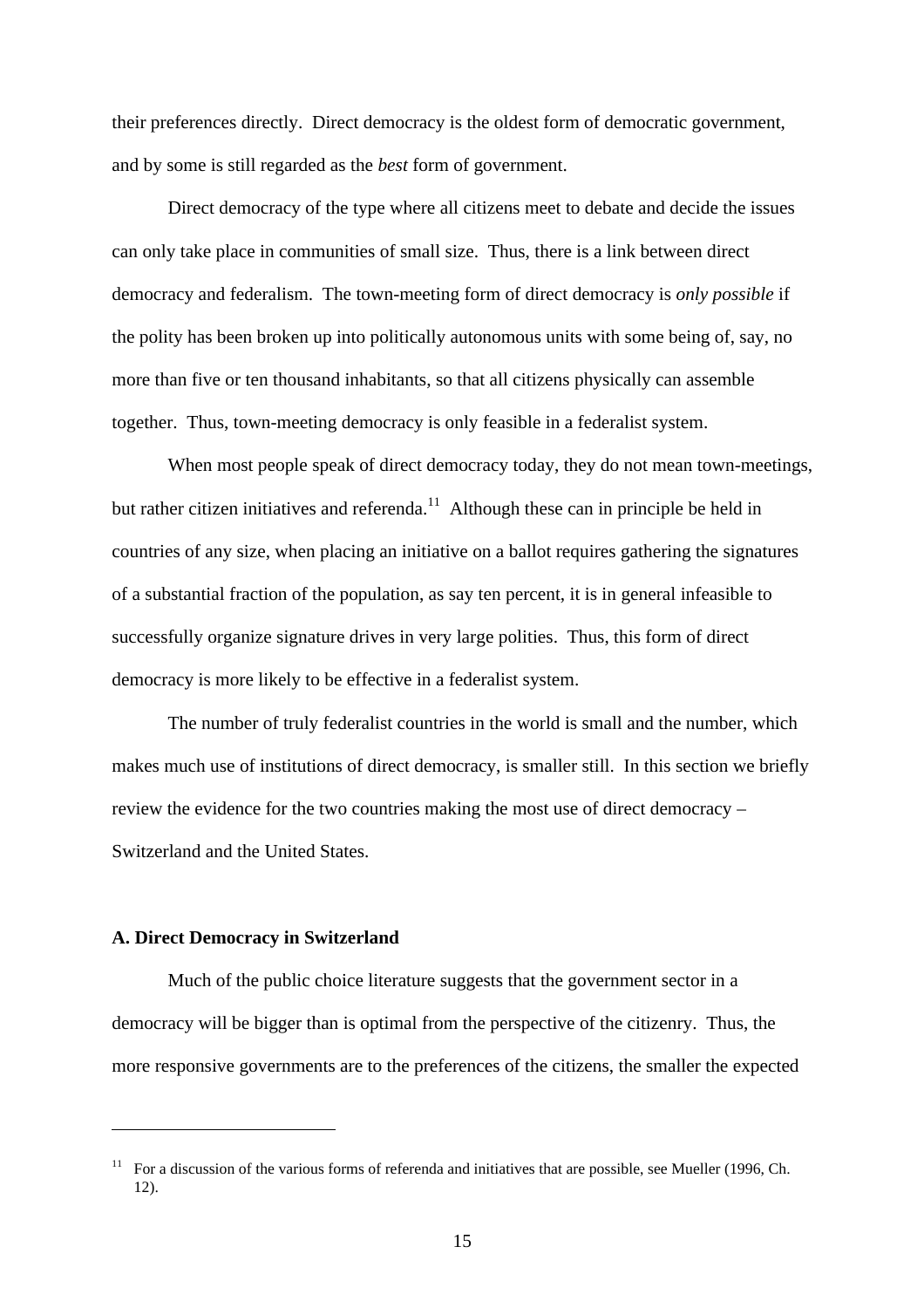size of the government sector. Evidence from the public choice literature implies both a closer fit of government policies to citizens' preferences and overall smaller-sized governments when institutions of direct democracy are present. Several studies have confirmed this result. One of the earliest was that of Pommerehne and Schneider (1982). They first estimated the parameters of a standard median-voter model of the demand for government services. They then used the estimated parameters from this model to predict the levels of government in several categories in communities that elected representatives. They found actual expenditures in communities with representative democracy exceeded predicted expenditures based on the estimates from communities with town-meeting forms of direct democracy in *every* category. Total government spending was 28 percent higher than predicted. Moreover, within the group of communities using representative democracy, spending was lower where citizen initiatives were possible than where they were not possible. Several other studies for Switzerland have confirmed the Pommerehne and Schneider findings.<sup>12</sup>

Using data for Switzerland Schaltegger and Küttel (2002) find that the strength of democratic institutions in a local community, as measured by the degree of direct democracy, is inversely related to the proclivity of its government imitating the policies of neighboring governments. When citizens can effectively express their preferences directly, their governments do not have to take their signals from neighboring governments. Other indexes of government performance like GDP per capita also indicate superior performance (that is higher incomes) in communities with direct democracy (Feld and Savioz, 1997; Freitag and Vatter, 2000). Swiss citizens also report being *happier* in communities that make greater use of the institutions of direct democracy (Frey and Stutzer, 2000).

<sup>&</sup>lt;sup>12</sup> See, Pommerehne (1978), Pommerehne and Schneider (1983), Feld and Kirchgässner (1999), and Feld and Matsusaka (2000).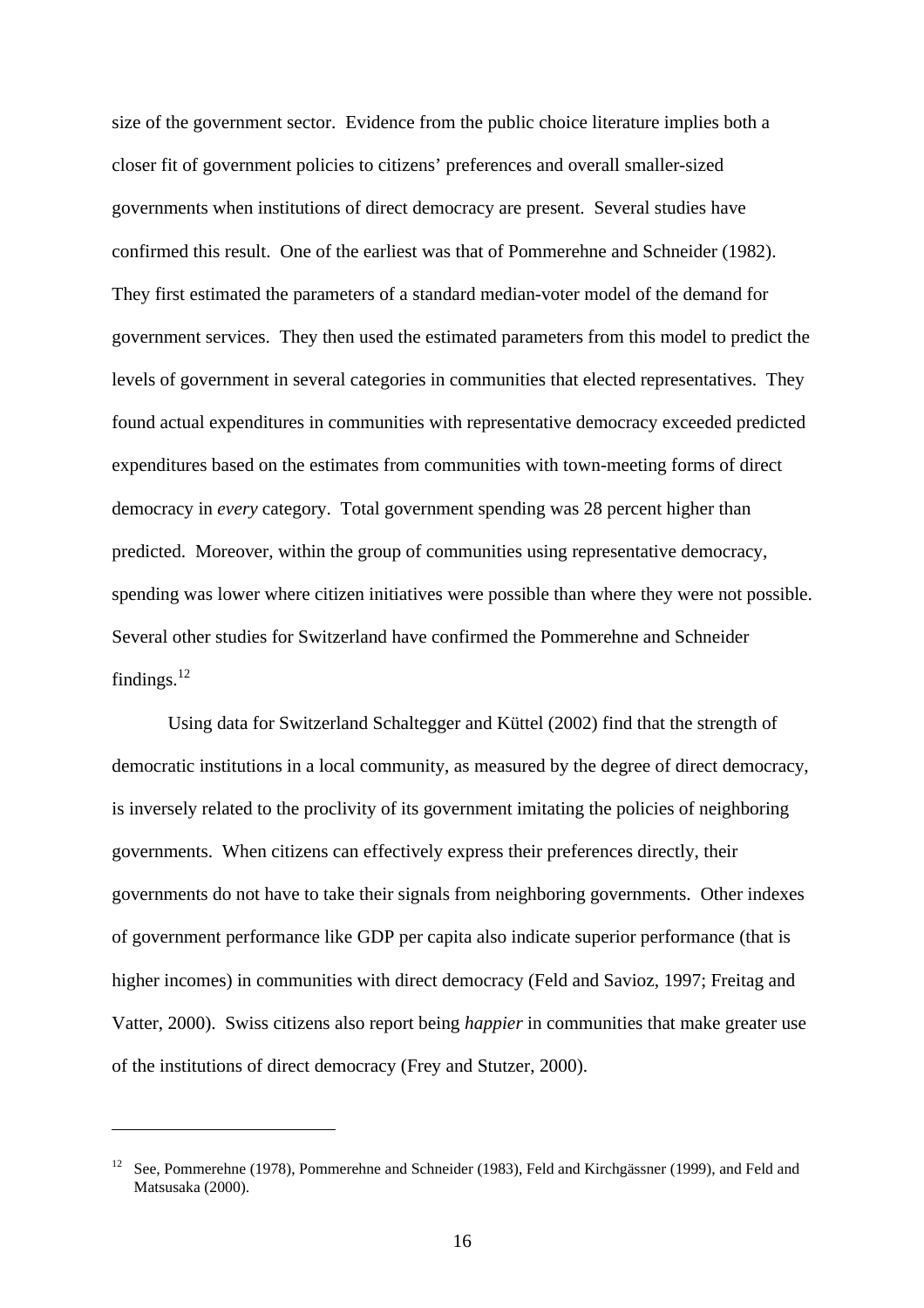#### **B. The United States**

Twenty states and more than 80 cities in the United States allow citizens to call initiatives. Initiatives have been used in some states for more than a century. These data have recently been utilized by John Matsusaka (2003) to examine the effects of citizen initiatives on democratic outcomes. His study confirms the findings of the studies for Switzerland. The availability and use of citizen initiatives leads to a closer alignment of governmental policies to citizen preferences. In this section we briefly describe and comment on his main findings.

Finding 1. Over the period 1970-1999 state and local government expenditures in the United States were lower in states that allowed citizens to call initiatives than in other states. The availability of the initiative option reduced state and local government expenditures by four percent, roughly \$468 for a family of four (Matsusaka, 2003, Ch. 3).

Finding 2. Initiatives lead to a greater decentralization of government expenditures. Local governments account for a greater fraction of total expenditures in states with initiatives. Cities, which can call initiatives, spend *more* money than cities without this option. Thus, citizen initiatives change the composition of government spending as well as its size. Indeed, the decentralization effect of initiatives is greater than their effect on the size of the budget (Matsusaka, 2003, Ch. 4).

Finding 3. Initiatives alter the composition of revenue sources for state and local governments. Cities that allow initiatives make greater use of fees for government services and less use of taxes (Matsusaka, 2003, Ch. 5). For me this is a most interesting finding, since I have recently advocated, in the context of a constitutional reform in Sweden, coupling the introduction of a federalist system with a greater use of user fees to finance local governmental expenditures (Mueller, 2004; Mueller and Uddhammar, 2004). My argument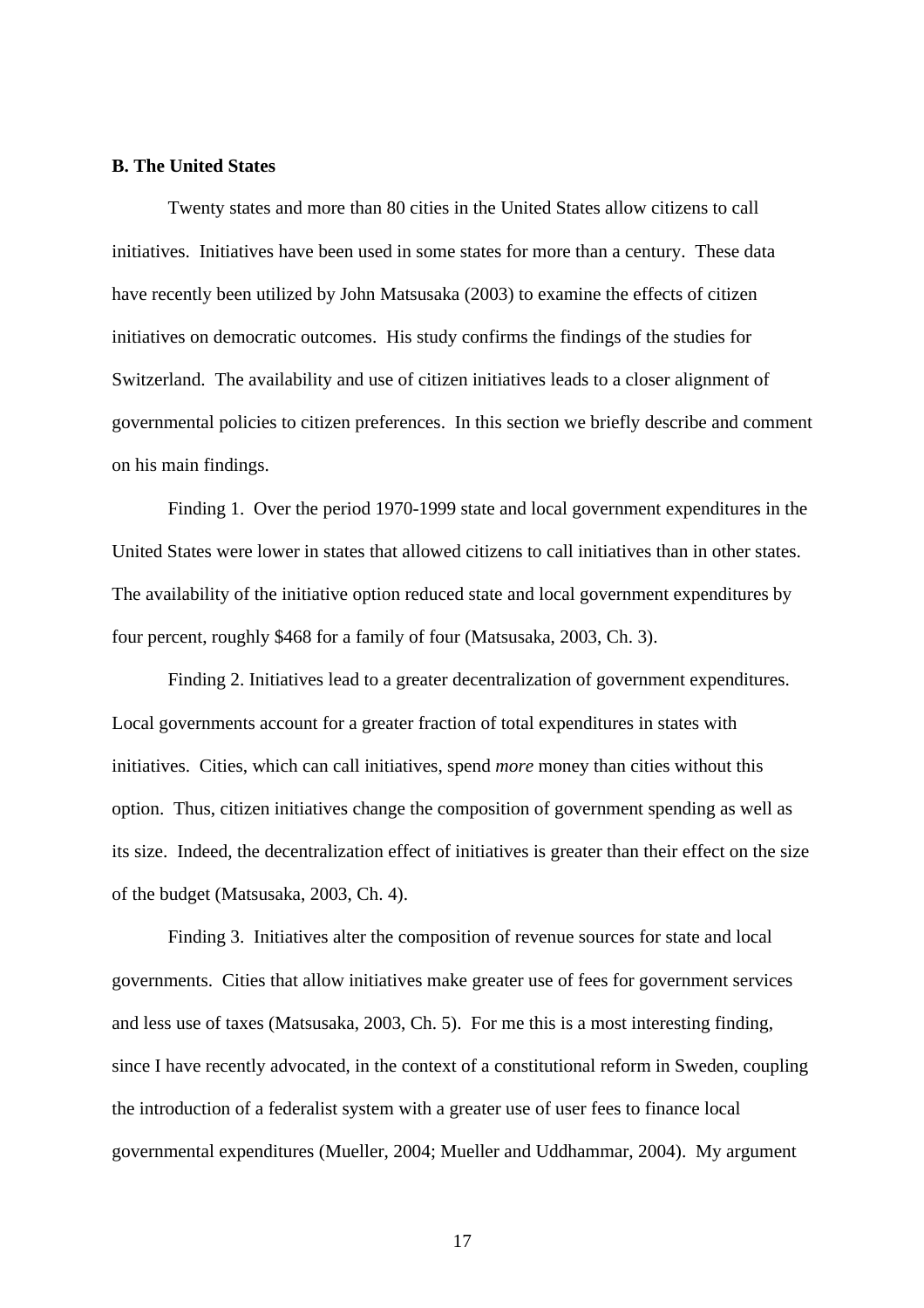for doing so was that user fees made it easier for a citizen to judge the costs of a public service and thus lead to better informed citizens and, therefore, to a better match between citizen preferences and governmental polices. Matsusaka's findings imply that citizens themselves favor the greater transparency of user fees over taxes, and opt for them, if given the opportunity.

Finding 4. The results of polls indicate that the differences in outcomes between states with initiatives and those without are in the direction of what citizens want. During the period 1972-95 citizens in the United Sates favored reductions in government expenditures and a greater reliance on user fees (Matsusaka, 2003, Ch. 6). Initiatives have moved governmental policies toward those favored by the majority of citizens.

Additional support for this finding is provided Elisabeth Gerber (1999) in her study of referenda and initiatives. She finds that *citizen groups* have some success in getting new legislation through the initiative process, but not *economic* interest groups, which, presumably, are less representative of the majority of citizens' views. Economic interest groups are successful only in sometimes blocking new legislation through initiatives.<sup>13</sup>

Of particular interest also is the finding that citizens are most content with the policies provided by their local governments, least satisfied by what the central government does. I doubt very much that one would come up with a similar finding from polls conducted in, say, Sweden or Austria – countries where authority for decision-making or taxation are concentrated at the central level. Citizens in these countries do not perceive of their local governments as the main determinants of the bundles of expenditures and taxes that they experience. Satisfaction or dissatisfaction must be directed to the highest level of

 $13$  For further evidence that institutions of direct democracy in the United States have moved government policies closer to those favored the citizens, and reduced the sizes of government budgets, see Santerre (1986, 1989), and Kiewiet and Szakaly (1996).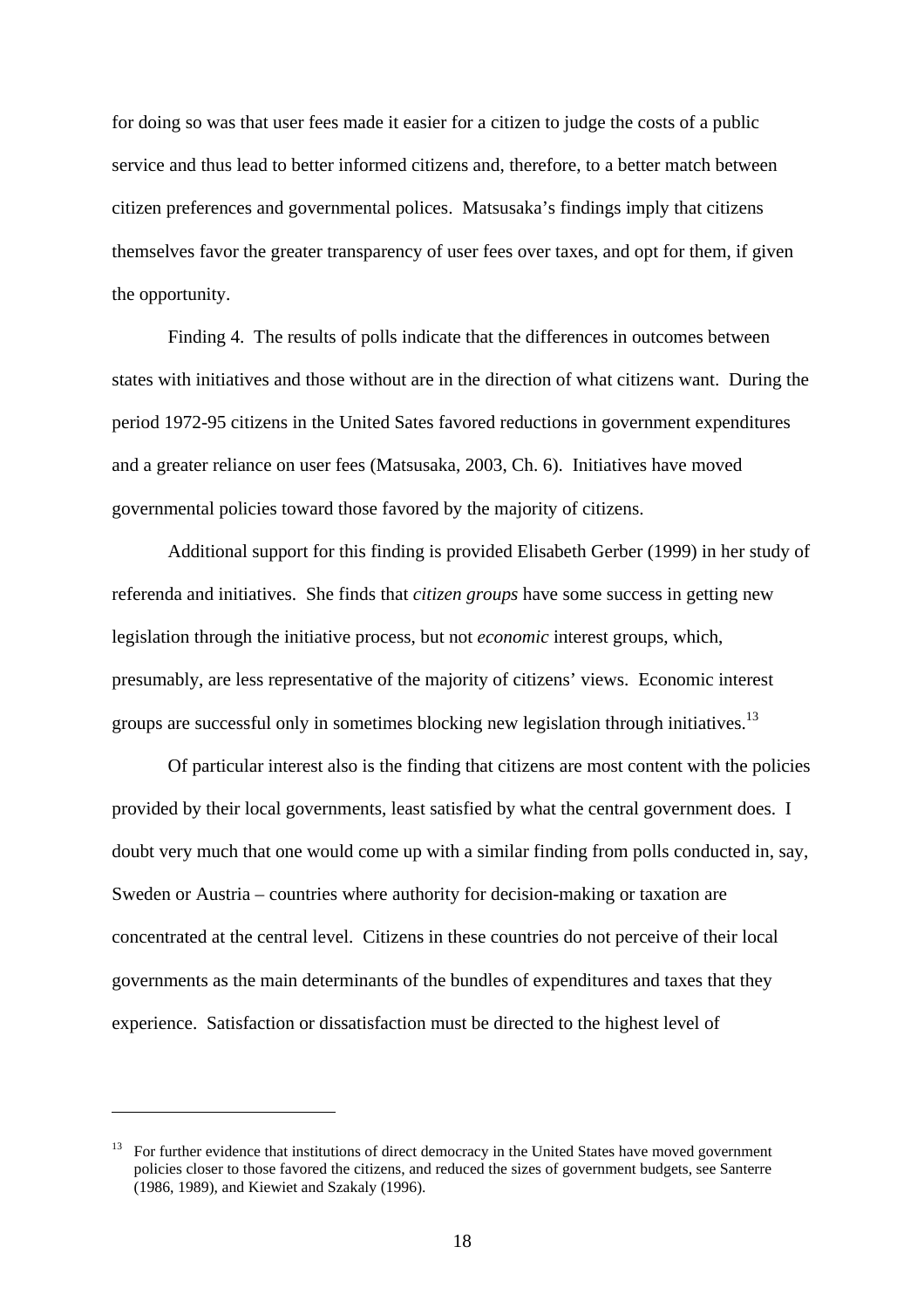government. That the highest level of government is the one least liked in America is in itself a great endorsement for federalism.

Finding 5. In the period from 1902-1942, states with an initiative option spent eight percent *more* on government goods and service than did states without the initiative (Matsusaka, 2003, Ch. 7). The massive shift in population from rural areas into the cities led to an increase in the demand for government services such as education, sanitation and other public goods supplied to urban dwellers. In part, because of over-representation of rural areas in state legislatures, state and local governments were slow to respond to the shift in demand for government services over the first half of the  $20<sup>th</sup>$  century. In states where citizens could call initiatives, citizens were able to correct the mistakes of their representatives. This finding of Matsusaka indicates that initiatives do not necessarily result in smaller public sectors. The primary effect of initiatives is to bring governmental policies into closer alignment with citizen preferences. To the extent that representative democracy leads to government sectors, which are too large from the perspective of citizens – as much of the public choice literature implies – then initiatives will reduce government size. When, however, government budgets are too small from the perspective of a majority of voters, the initiative will increase the size of the government sector as occurred in the United States during the first half of the  $20<sup>th</sup>$  century.

The literature on the effects of direct democracy in Switzerland and the United States reviewed in this section paints a remarkably consistent picture. When citizens can decide governmental policies directly, these policies shift in the direction of those favored by a majority of the electorate. Direct democracy leads to a closer alignment of government policies and citizen preferences. Since initiatives are easier to call in small polities than in large ones, and town-meeting democracy is only feasible in small communities, the literature on direct democracy's effects indirectly also argues for the introduction of a federalist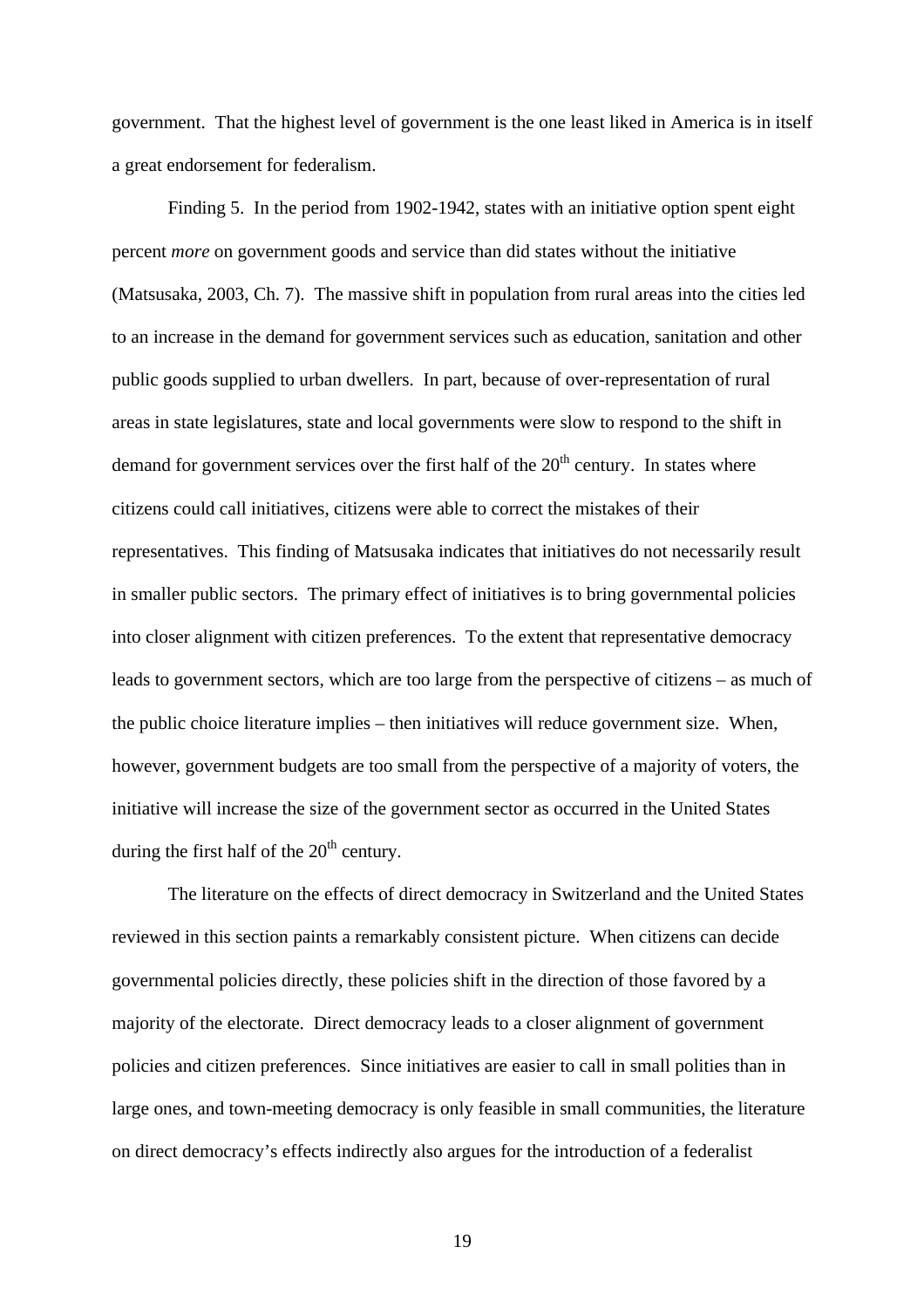system. The ideal governmental structure for representing citizen preferences would appear to be a federalist system with healthy doses of direct democracy.

## **VI. The Problem of Centralization**

In 1929, the federal government accounted for 30 percent of total government expenditures in the United States, today it accounts for some 60 percent of revenues and expenditures (*Statistical Abstract*, 2002, Tables 414, 449). In 1950 the central government raised roughly 60 percent of all tax revenue in *Federal* Republic of Germany, today it raises over 90 percent (Blankart, 2000, p. 31). Similar processes of centralization occurred during the 20<sup>th</sup> centuries in the federal states of Australia and Canada (Head, 1983; Grossman and West, 1994). So pervasive is the process of centralization even within federalist states that it has come to be referred to as *Popitz's law*, named after the German economist who in the early part of the  $20<sup>th</sup>$  century already remarked on the tendency toward centralization in state revenue sources and expenditures (Blankart, 2000). Thus, any country, which opts for a federalist structure to benefit from the advantages of decentralization, must also determine how it intends to protect any degree of decentralization originally defined in the constitution from the workings of Popitz's law.<sup>14</sup>

One strategy for preventing the central government from usurping the tax and expenditure authorities of lower levels of government is to assign explicitly in the constitution specific responsibilities for certain activities to each level of government, and charge either a specially created federalist court or the regular courts with ensuring that each level of government restricts itself to the set of activities assigned to it (Mueller, 1996, Ch. 6). The United States' Constitution contains such language and its presence in the Constitution

<sup>&</sup>lt;sup>14</sup> The extent of this challenge has been stressed by many writers, see in particular Riker (1964), Weingast (1995, 2004), and Filippov, Ordeshook and Shvetsova (2003).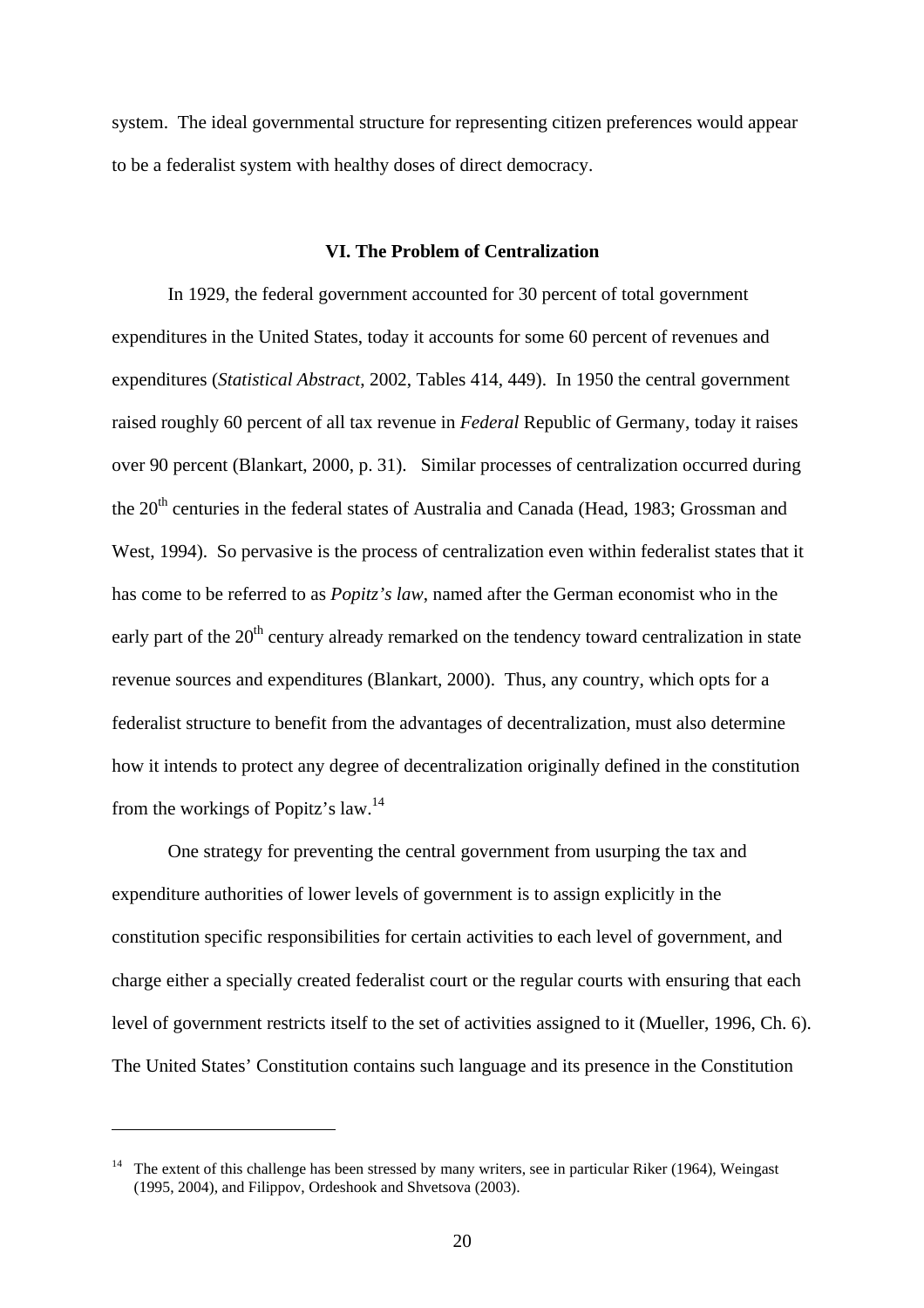plus the Supreme Court's willingness to enforce this provision undoubtedly helps to explain why the central government's share of total government expenditures was so small in 1929. The Supreme Court's capitulation in the 1930s to Franklin Roosevelt's pressure to allow the federal government to expand its domain explains the relative growth of the central government in the United States since that time. The U.S. experience indicates that the assignment of specific functions in the constitution can help to avoid the enforcement of Popitz's law – *if the language of the law is defended by the judicial system.* The U.S. experience further illustrates that without the support of the judiciary, the language of the constitution alone will not deter a central government bent on expanding its domain.

Italy's experience over the latter part of the  $20<sup>th</sup>$  century provides an additional example of how constitutional and legal restrictions on the central government can prevent it from encroaching on the authority of lower levels of government, when backed up by the judiciary. Despite the fact that Italy is more of an example of a unitary state than a true federalism, the assignment of specific authorities to regional governments in the constitution in combination with the willingness of Italy's Constitutional Court to enforce this article and subsequent acts of the parliament guaranteeing the regional governments' authority has succeeded in maintaining a certain degree of decentralization in Italy's fiscal structure.<sup>15</sup>

In Austria, Germany, and Switzerland, the legislature's second chamber is filled by representatives of the regional governments, the Länder. The claim has been sometimes made that this system of representation helps preserve the federalist integrity of these states, because the representatives of the regional governments resist any efforts by the central government to encroach upon their expenditure or tax authorities. The history of Germany over the last 50 years clearly contradicts this claim, and the same can be said for Austria (Blankart, 2000).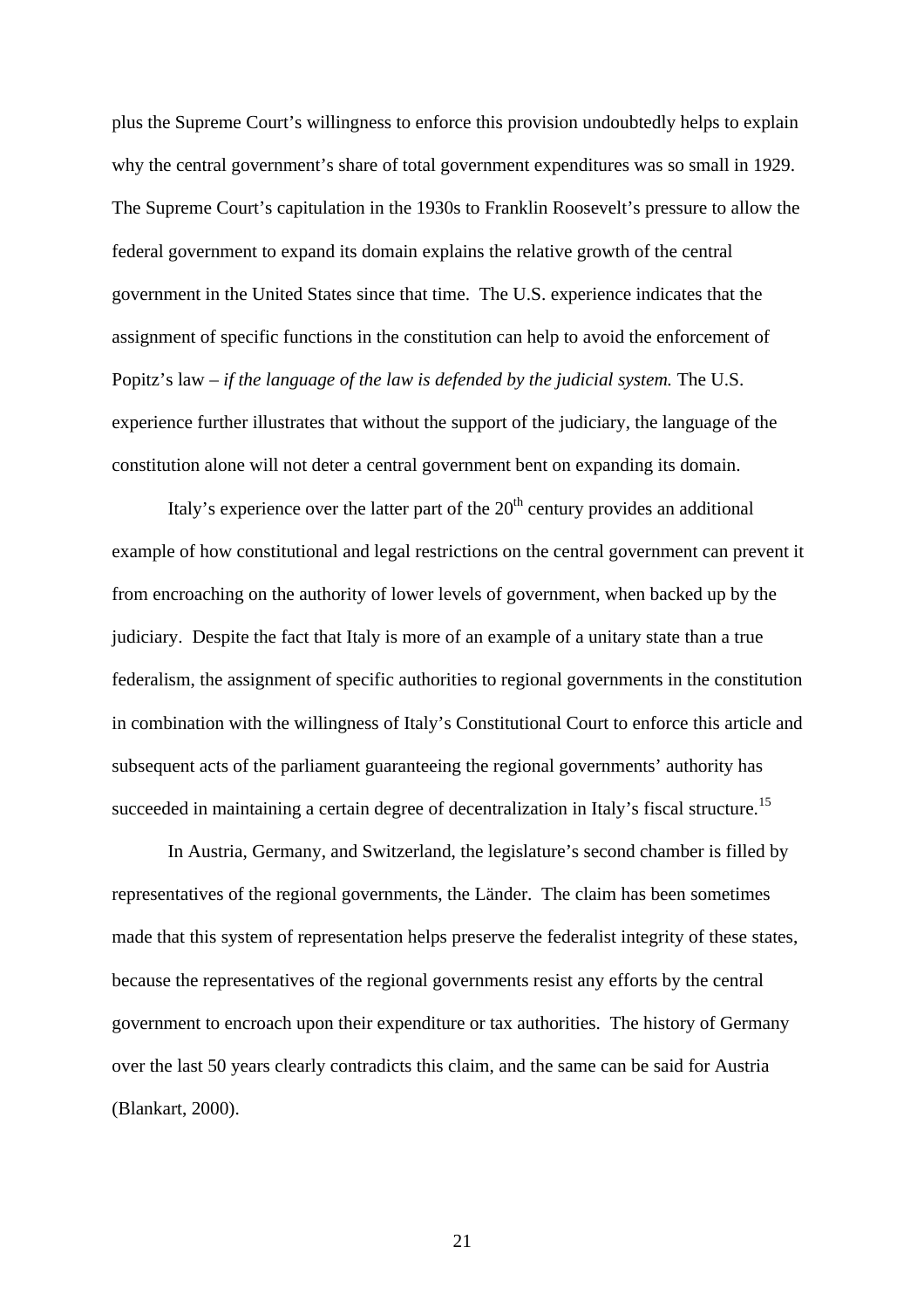All citizens dislike taxes and appreciate the benefits that flow from government outlays. All vote-maximizing politicians would rather raise expenditures than taxes. This set of preferences explains why government deficits are far more common than government surpluses, and the growth in the centralization of tax revenues that took place in Germany over the last half century. The *Länder* governments were willing to hand over taxation powers to the central government so as to avoid having to raise taxes to finance the substantial growth in state expenditures that occurred over this period. The Länder governments effectively formed a cartel amongst themselves and the central government to hand over taxation authority and expand expenditures (Blankart, 2000). Grossman and West (1994) explain the growth in size of the state sector in Canada over the last century as a result of the same sort of cartel behavior among its regional governments, the ten provinces.

Why has the same sort of centralization of government expenditures not taken place also in Switzerland? Indeed, the fraction of total tax revenue raised by the central government in Switzerland actually *fell* from roughly 60 percent as in Germany in 1950 to under 50 percent by 1995 (Blankart, 2000, p. 31). Switzerland's federalist structure appears to have been protected not so much by its judiciary, but by its citizens exercising their constitutional right to call referenda on governmental actions. Once again we observe the important symbiosis between federalism and direct democracy. One additional way to try to protect the decentralized nature of a federalist state is to combine it with institutions of direct democracy.

The case of Switzerland provides further evidence in support of Weingast's (1995) theory of "market-preserving federalism." According to Weingast, the necessary conditions to preserve federalism are not simply a well-designed set of institutions imbedded in a constitution. "Limited government …depends on how citizens react to a potential violation

<sup>&</sup>lt;sup>15</sup> See discussion by Breton and Fraschini (2003).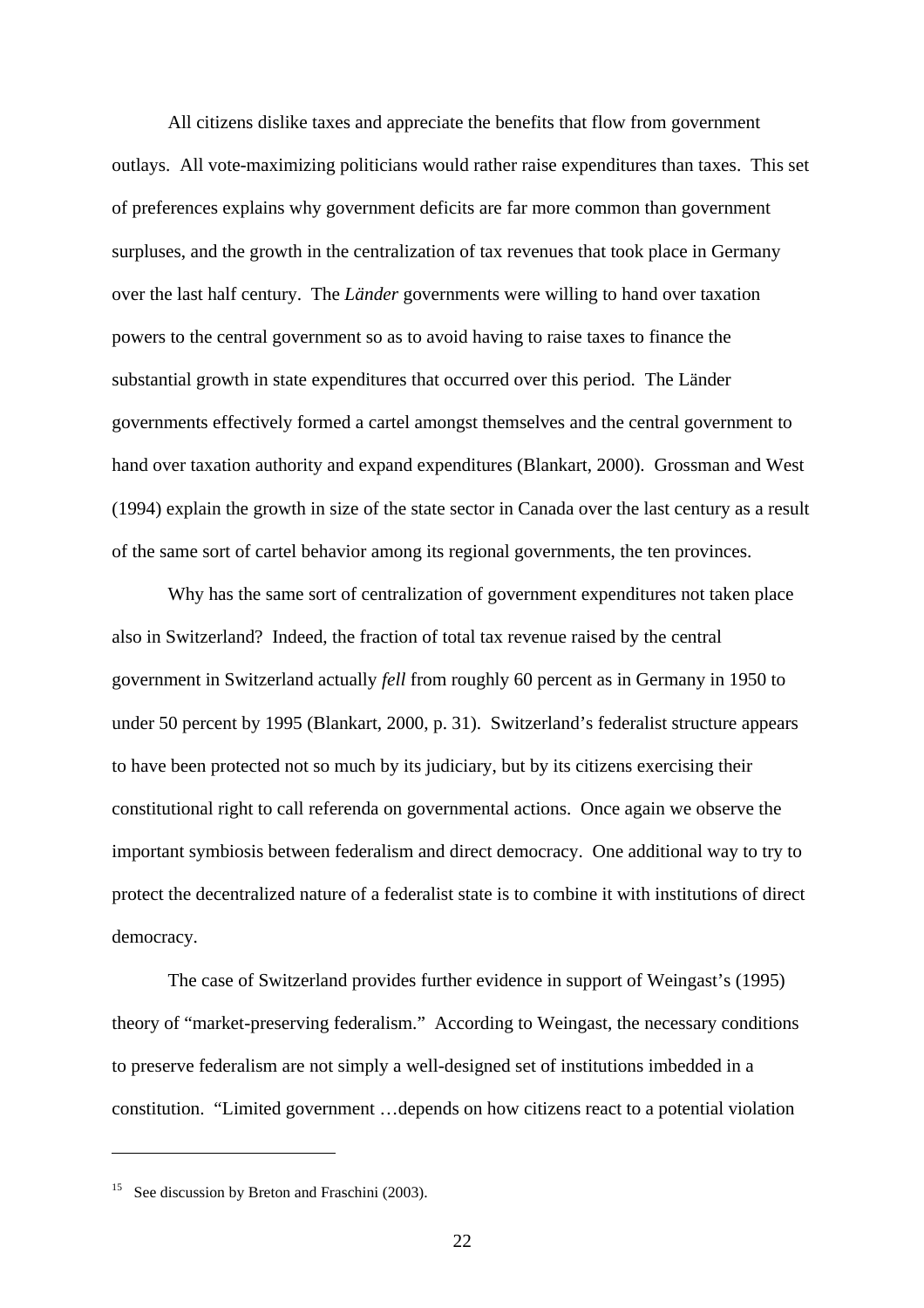of that constraint. The ultimate sanction on a government is the withdrawal of support by a sufficient proportion of its citizens so that the government cannot survive" (Weingast, 1995, p. 26). Weingast illustrates his thesis with the examples of  $18<sup>th</sup>$  century Britain and  $19<sup>th</sup>$ United States. In both cases the citizens were united in wishing to constrain the activities of the central government, and acted to do so. Referenda lower the transaction costs of constraining government and thereby facilitate achieving this goal – if the citizens want it.<sup>16</sup>

Preventing over centralization is one of the most difficult challenges facing the writers of a constitution. In this section I have suggested two institutional protections against Popitz's law – language in the constitution assigning authorities to each level of government backed by judicial enforcement, and referenda and citizen initiatives. ugh I am more optimistic than they about such constitutional devices for avoiding Popitz's law, one should not underestimate the difficulty of accomplishing this task. This goal must be uppermost in the minds of those who delineate a federalist system in a new constitution.

## **VII. Conclusions**

A federalist governmental structure can make governments more responsive to citizens' wishes thereby bringing about a closer alignment between citizens' preferences and government policies. The empirical literature suggests that this alignment is particularly close when the institutions of federalism are combined with those of direct democracy. Only a handful of countries in the world have strong federalist systems in which the elected governments at each level can determine both the size and composition of their expenditures and the constellation of taxes and fees that finances them. Only two of these countries – Switzerland and the United States – combine federalism with direct democracy, and in the

<sup>&</sup>lt;sup>16</sup> Both Weingast and Filippov, Ordeshook and Shvetsova (2003) emphasize the role of a constitution as a "coordinating device" in preserving the integrity of a federalist system.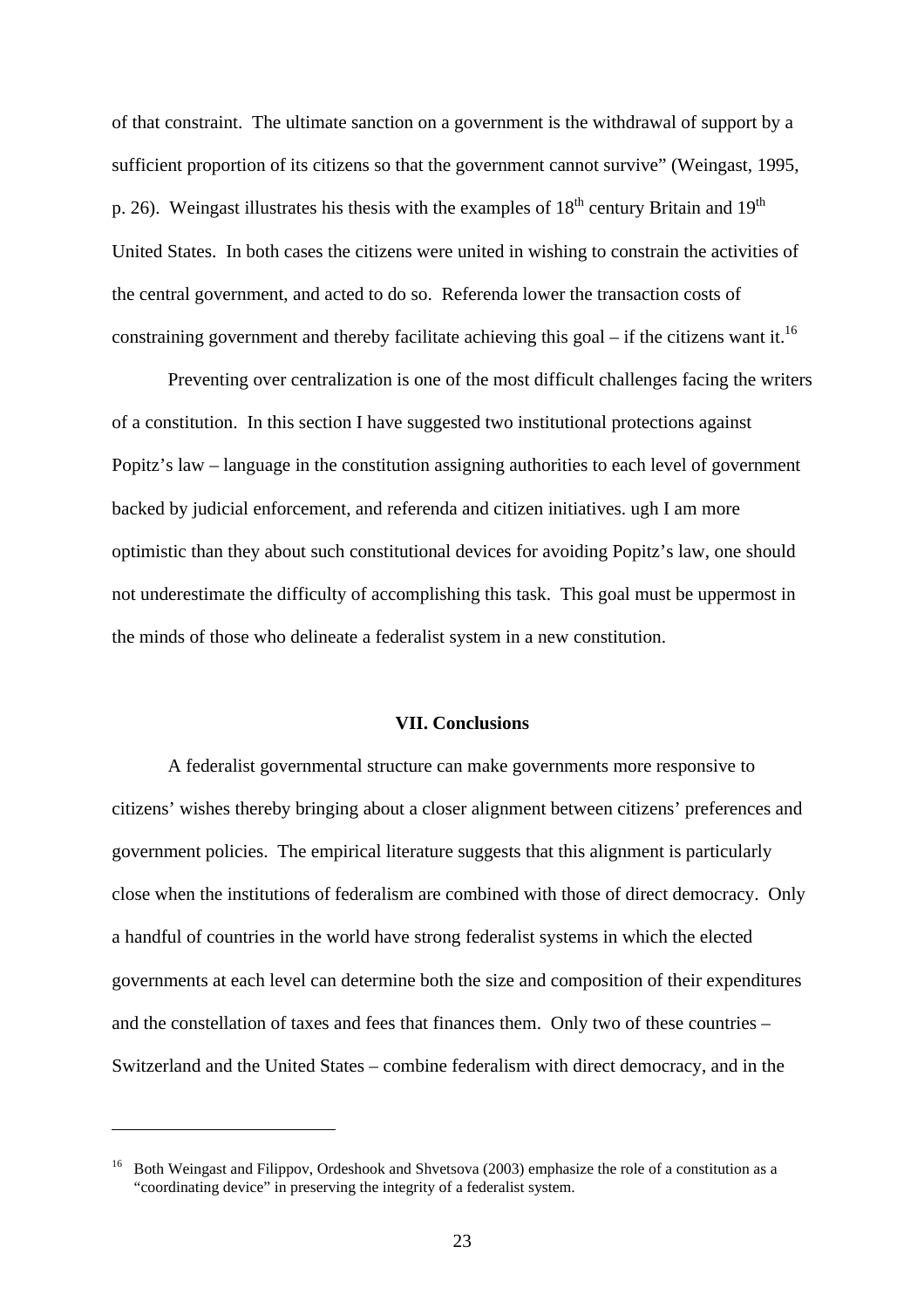case of the United States this occurs in less than one half of the states. The potential benefits from federalism go unrealized in most countries, including those like Austria and Germany that call themselves federal republics.

The literature reviewed in this essay indicates that federalism comes at a price. Perhaps its largest cost is borne by the citizenry who have to participate in elections at several levels of government. This burden becomes particularly large where federalism is combined with direct democracy. But the evidence from numerous studies from Switzerland and the United Sates indicates that the benefits from a greater alignment of citizen preferences and government policies outweigh the costs.

Federalism can impose additional costs on communities where the migration of citizens creates negative externalities or tax competition erodes government revenue sources. There is no evidence, however, that these costs outweigh the benefits from mobility and tax competition. The benefits from mobility come from increasing the degree of homogeneity of preferences in local communities thereby narrowing the gap between what voters want from government and what they get. The benefits from tax competition come through the greater efficiency in the provision of government services that competition produces.

Thus, we conclude from this review of the empirical literature on federalism that it can be an attractive option for most countries seeking more responsive and efficient democratic institutions. The challenge these countries face is to design these institutions in such a way so as to achieve their maximum potential benefits, and to ensure that they resist the persist tendency toward centralization that exists in all countries.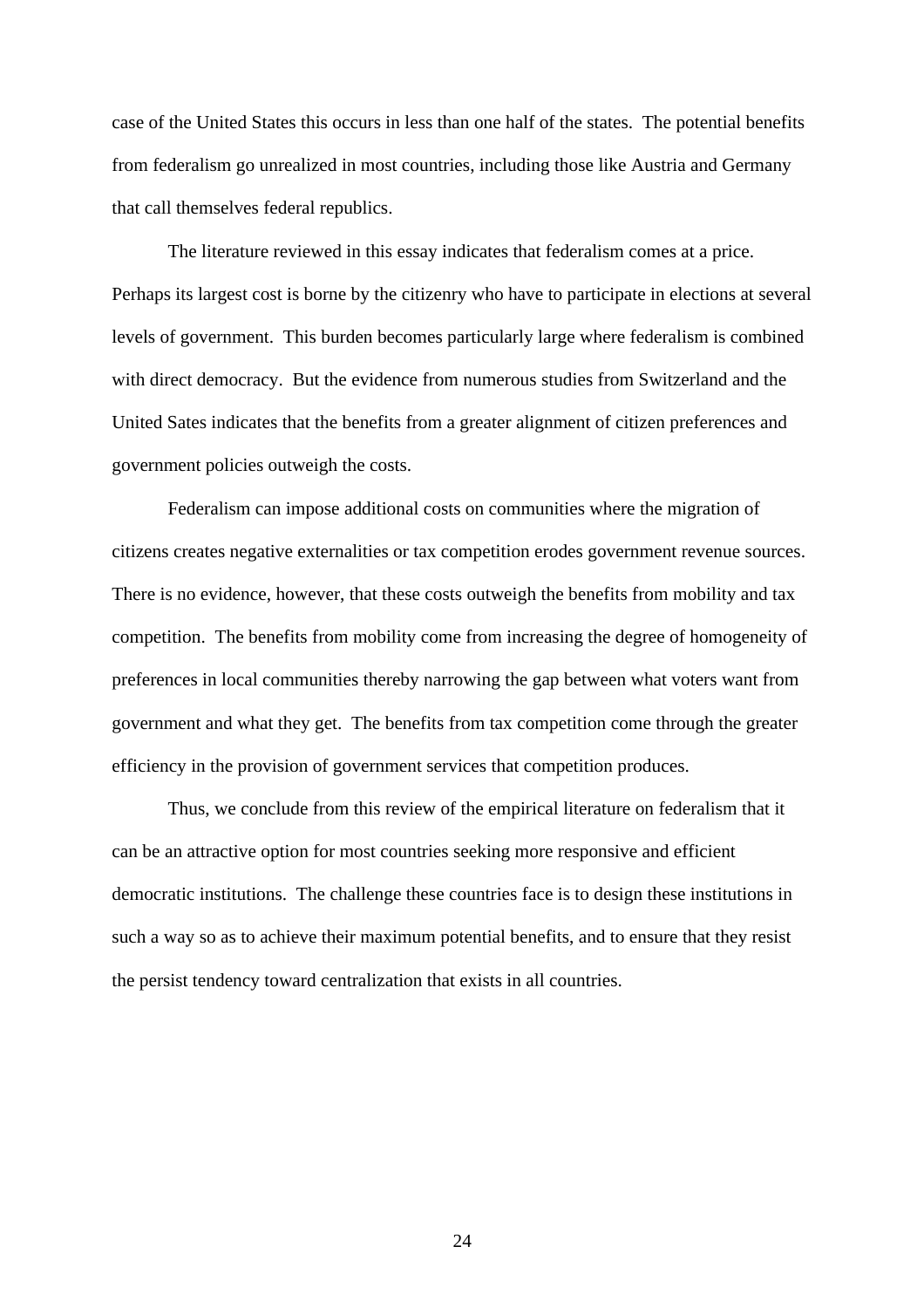#### **References**

- Bailey, Stephen J. and Stephen Connolly 1998. "The Flypaper Effect: Identifying Areas for Further Research," *Public Choice*, 95, April, pp. 335-61.
- Becker, E. 1996. "The Illusion of Fiscal Illusion: Unsticking The Flypaper Effect," *Public Choice*, 86, pp. 85-102.
- Besley, Timothy and Ann Case. 1995. "Incumbent Behavior: Vote-Seeking, Tax-Setting, and Yardstick Competition," *American Economic Review*, 85, March, pp. 25-45.
- Blank, Rebecca M. 1988. "The Impact of State Economic Differentials on Household Welfare and Labor Force Behavior," *Journal of Urban Economics*, 24, pp. 186-211.
- Blankart, Charles B. 2000. "The Process of Government Centralization: A Constitutional View," *Constitutional Political Economy*, 11, March, pp. 27-39.
- Blankart, Charles B. and Dennis C. Mueller (eds.). 2004. *A Constitution for the European Union*, Cambridge, MA: The MIT Press.
- Breton, Albert and Angela Fraschini. 2003. "Vertical Competition in Unitary States: The Case of Italy," *Public Choice*, 144, Jan., pp. 57-77.
- Buchanan, James M. 1950. "Federalism and Fiscal Equity," *American Economic Review*, 40, September, pp. 538-600.
- Büttner, T. 1999. "Determinants of Tax Rates in Local Capital Income Taxation: A Theoretical Model and Evidence from Germany," *Finanzarchiv*, 56, pp. 363-88.
- Büttner, T. 2001. "Local Business Taxation and Competition for Capital: The Choice of the Tax Rate," *Regional Science and Urban Economics*, 31, pp. 215-45.
- Careaga, Maite, and Barry R Weingast. 2003. "Fiscal Federalism, Good Governance. And Economic Growth in Mexico," in Dani Rodrik, ed., *In Search of Prosperity: Analytic Narratives on Economic Growth*, Princeton: Princeton University Press, pp. 399-435.
- Case, A. C., H. S. Rosen and J. R. Hines. 1993. "Budget Spillovers and Fiscal Policy Interdependence: Evidence from the States," *Journal of Public Economics*, 52, pp. 285-307.
- Cebula, Richard J. 1979. *The Determinants of Human Migration*, Lexington: Lexington Books.
- Cebula, Richard J. 1990. "A Brief Empirical Note on the Tiebout Hypothesis and State Income Tax Policies," *Public Choice*, 67, October, pp. 87-89.
- Cebula, Richard J. 1991. "A Brief Note on Welfare Benefits and Human Migration," *Public Choice*, 69, March, pp. 345-49.
- Cebula, Richard J. and James V. Koch. 1989. "Welfare Policies and Migration of the Poor in the United States: An Empirical Note," *Public Choice*, 61, May, pp. 171-76.
- Cebula, Richard J. and Milton Z. Kafoglis. 1986. "A Note on the Tiebout-Tullock Hypothesis: The Period 1975-1980," *Public Choice*, 48(1), pp. 65-9.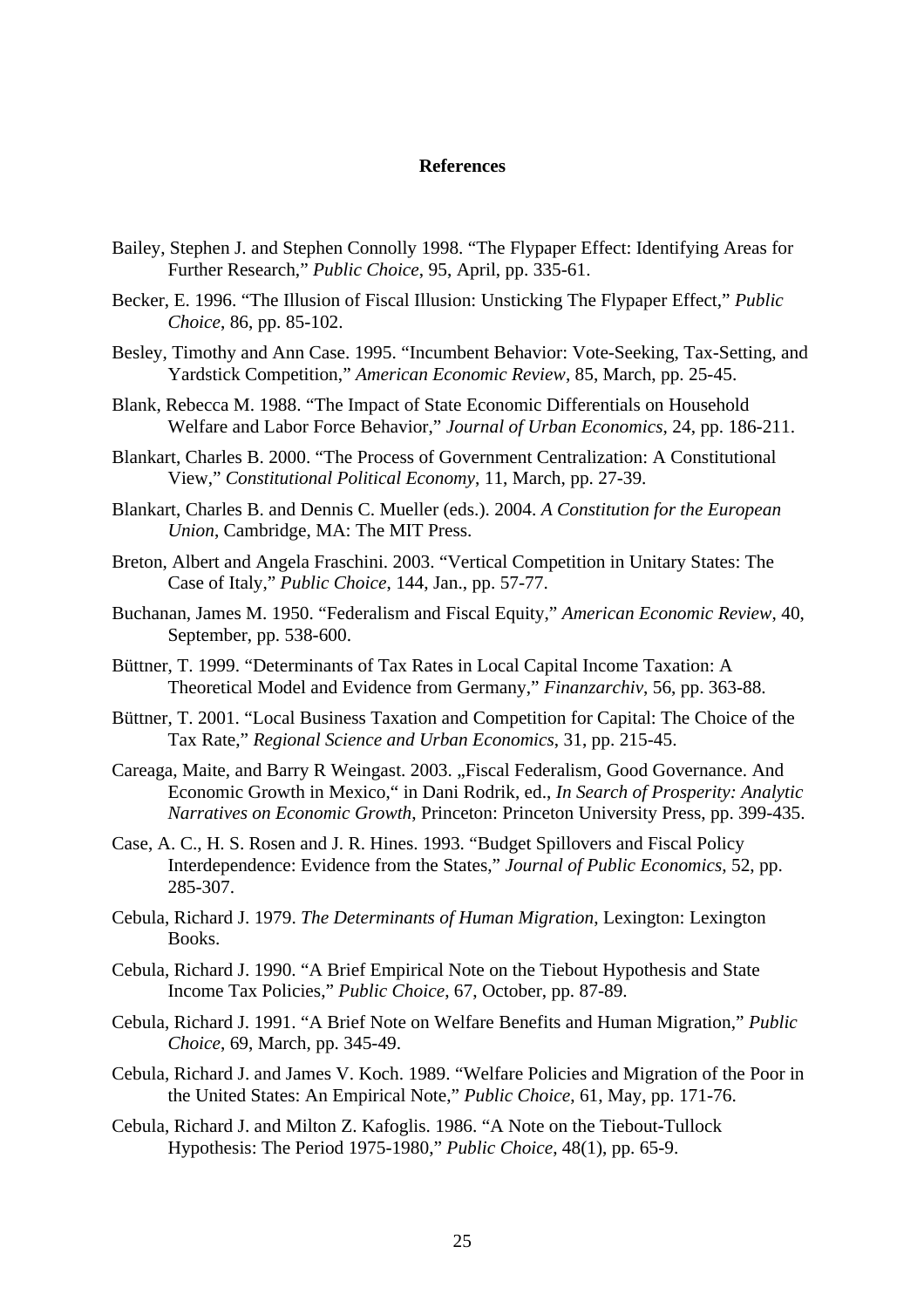- Chernick, Howard A. 1979. "An Economic Model of the Distribution of Public Grants," in P. Mieszkowski and W.H. Oakland (eds.), *Fiscal Federalism and Grants-in-Aid,*  Washington, D.C.: Urban Institute, pp. 81-103.
- Chu, Hong-Yih. 2003. "The Dual-Illusion of Grants-in-Aid on Central and Local Expenditures," *Public Choice*, 144, March, pp. 349-59.
- Dowding, Keith, Peter John and S. Biggs. 1994. "Tiebout: A Survey of the Empirical Literature," *Urban Studies*, 31, pp. 767-97.
- Feld, Lars, P. and G. Kirchgässner. 1999. "Public Debt and Budgetary Procedures: Top Down or Bottom UP? Some Evidence from Swiss Municipalities," in J. M. Poterba and J. von Hagen (eds.), *Fiscal Institutions and Fiscal Performance*, Chicago: NBER, pp. 151-79.
- Feld, Lars P. and John G. Matsusaka. 2000. Budget Referendums and Government Spending: Evidence from Swiss Cantons, mimeo, University of St.Gallen.
- Feld, Lars P. and M. R. Savioz. 1997. "Direct Democracy Matters for Economic Performance: An Empirical Investigation," *Kyklos*, 50, pp. 507-38.
- Filippov, Mikhial, Peter C. Ordeshook and Olga Shvestova. 2003. *Designing Federalism: A Theory of Self-Sustainable Federal Institutions*, Cambridge: Cambridge University Press.
- Fisher, Ronald, C. 1982. "Income and Grant Effects on Local Expenditure: The Flypaper Effect and Other Difficulties," *Journal of Urban Economics*, 12, November, pp. 324- 45.
- Freitag, M. and A. Vatter. 2000. "Direkte Demokratie, Konkordanz und Wirtschaftsleistung: Ein Vergleich der Schweizer Kantone," *Swiss Journal of Economics and Statistics*, 136, pp. 579-606.
- Frey, Bruno S. and Alois Stutzer. 2000. "Happiness Prospers in Democracy," *Journal of Happiness Studies*, 1(1) pp. 79-102.
- Gemmel, Norman, Oliver Morrissey and Abuzer Pinar. 2002. "Fiscal Illusion and Political Accountability: Theory and Evidence from Two Tax Regimes in Britain," *Public Choice*, 110, March, pp. 199-224.
- Gerber, Elisabeth R. 1999. *The Populist Paradox*, Princeton: Princeton University Press
- Gramlich, Edward M. 1977. "Intergovernmental Grants: A Review of the Empirical Literature," in W. Oates (ed.), *The Political Economy of Fiscal Federalism,*  Lexington, MA: Lexington Books, pp. 219-39.
- Gramlich, Edward M. and D. Laren. 1984. "Migration and Income Redistribution Responsibilities," *Journal of Human Resources*, 19, pp. 489-511.
- Gramlich, Edward M. and Daniel L. Rubinfeld. 1982. "Micro Estimates of Public Spending Demand Functions and Tests of the Tiebout and Median-Voter Hypothesis," *Journal of Political Economy*, 90, June, pp. 536-60.
- Grossman, Philip J. and Edwin G. West. 1994. "Federalism and the Growth of Government Revisited," *Public Choice*, 79, April, pp. 19-32.
- Grubb, W.N. 1982. "The Dynamic Implications of the Tiebout Model the Changing Composition of Boston Communities, 1960-1970," *Public Finance Quarterly*, 10, pp. 17-38.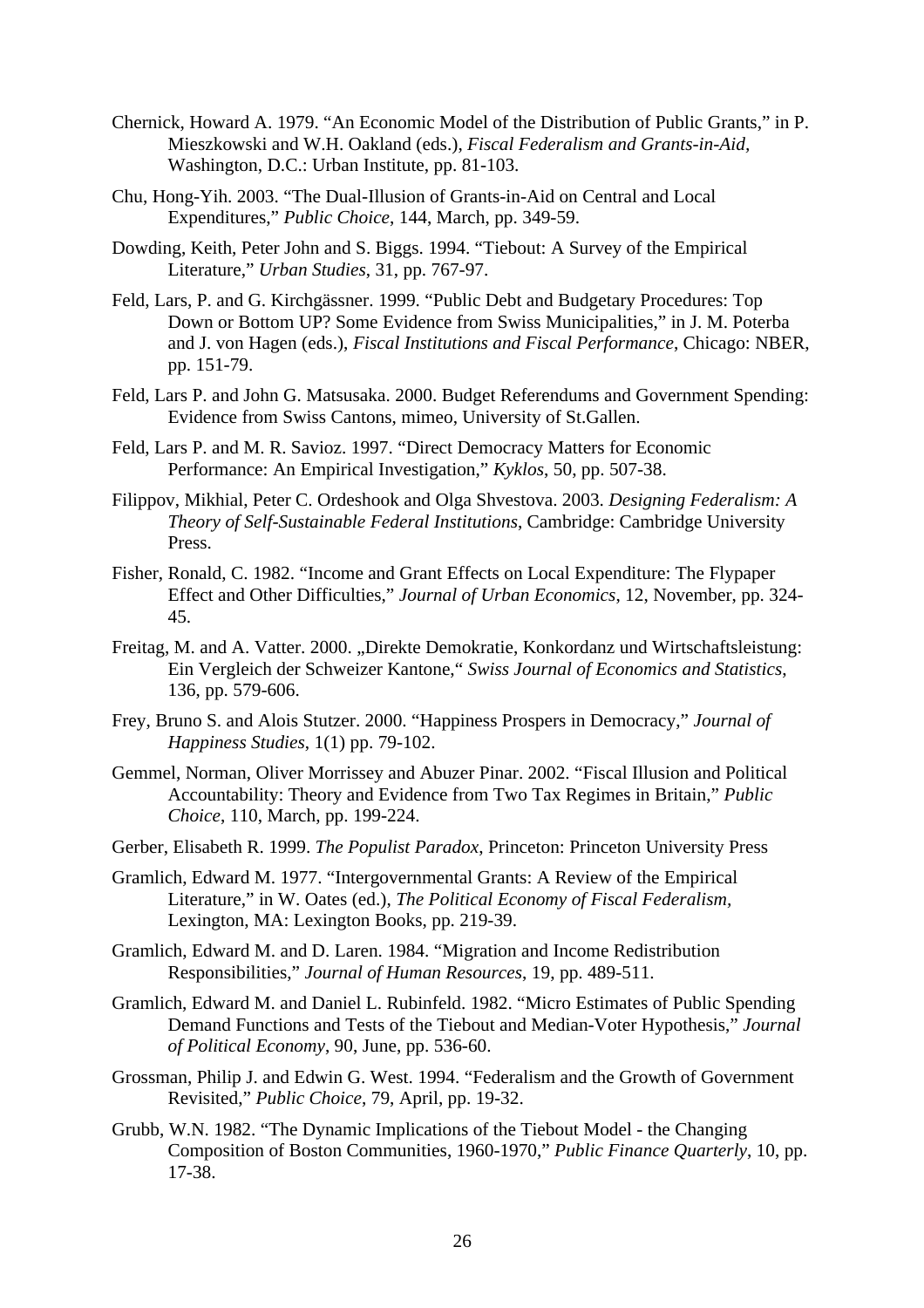- Hagen, Jürgen von and Matz Dahlberg, 2004. "Is There a Bailout Problem in Sweden," in Per Molander (ed.), *Fiscal Federalism in Unitary States*, Dordrecht: Kluwer, pp. 47-76.
- Hagen, Jürgen von and Barry Eichengreen. 1996. "Federalism, Fiscal Restraints, and European Monetary Union," *American Economic Review*, 86, pp. 134-38.
- Head, J. G. 1983. "Intergovernmental Fiscal Relations in Australia, Canada and the United States since World War II," in *Handbuch der Finanzwissenschaft*, 3rd. ed., IV, pp. 187-216.
- Heyndels, Bruno and Carine Smolders.1994. "Fiscal Illusion at the Local Level: Empirical Evidence for the Flemish Municipalities," *Public Choice*, 80, September, pp. 325-38.
- Heyndels, Bruno and Carine Smolders. 1995. "Tax Complexity and Fiscal Illusion," *Public Choice*, 85, October, pp. 127-41.
- Heyndels, B. and J. Vuchelen. 1998. "Tax Mimicking Among Belgian Municipalities," *National Tax Journal*, 51, pp. 89-101.
- Hines, James R., Jr. and Richard H. Thaler. 1995. "Anomolies: The Flypaper Effect," *Journal of Economic Perspectives*, 9, Fall, pp. 217-26.
- Inman, Robert P. 1979. "The Fiscal Performance of Local Governments: An Interpretative Review," in P. Mieszkowski, and M. Straszheim (eds.), *Current Issues in Urban Economics*, Baltimore: Johns Hopkins University Press, pp. 270-321.
- Inman, Robert P. and Daniel L. Rubinfeld. 1997. "The Political Economy of Federalism," in D.C. Mueller (ed.), *Perspectives on Public Choice*, Cambridge: Cambridge University Press, pp. 73-105.
- Kiewiet, R.D. and K. Szakaly. 1996. "Constitutional Limitations on Borrowing: An Analysis of State Bonded Indebtness," *Journal of Law, Economics and Organization*, 12, pp.62-97.
- Ladd, H. F. 1992. "Mimicking of Local Tax Burdens among Neighboring Countries," *Public Finance Quarterly*, 20, pp. 450-67.
- Matsusaka, John G. 2003. For the Many or the Few, mimeo*,* University of Southern California.
- Miller, Gary J. 1981. *Cities by Contract*, Cambridge: MIT Press.
- Mueller, Dennis C. 1996. *Constitutional Democracy*, Oxford: Oxford University Press
- Mueller, Dennis C. 2003. *Public Choice III*, Cambridge: Cambridge University Press.
- Mueller, Dennis C. 2004. "Why Federalism?" in Per Molander (ed.), *Fiscal Federalism in Unitary States*, Dordrecht: Kluwer, pp. 131-44.
- Mueller, Dennis C. and Emil Uddhammar. 2004. "Strengthening Federalism in Sweden," in Per Molander (ed.), *Fiscal Federalism in Unitary States*, Dordrecht: Kluwer, pp. 145- 67.
- Munley, Vincent G. 1982. "An Alternative Test of the Tiebout Hypothesis," *Public Choice*, 38(2), pp. 211-7.
- Oates, Wallace E. 1972. *Fiscal Federalism,* London: Harcourt Brace.
- Oates, Wallace E. 1988. "On the Nature and Measurement of Fiscal Illusion: A Survey," in G. Brennan, et al. (eds.), *Taxation and Fiscal Federalism: Essays in Honour of Russell Mathews*, Canberra: Australian National University Press, pp.65-82.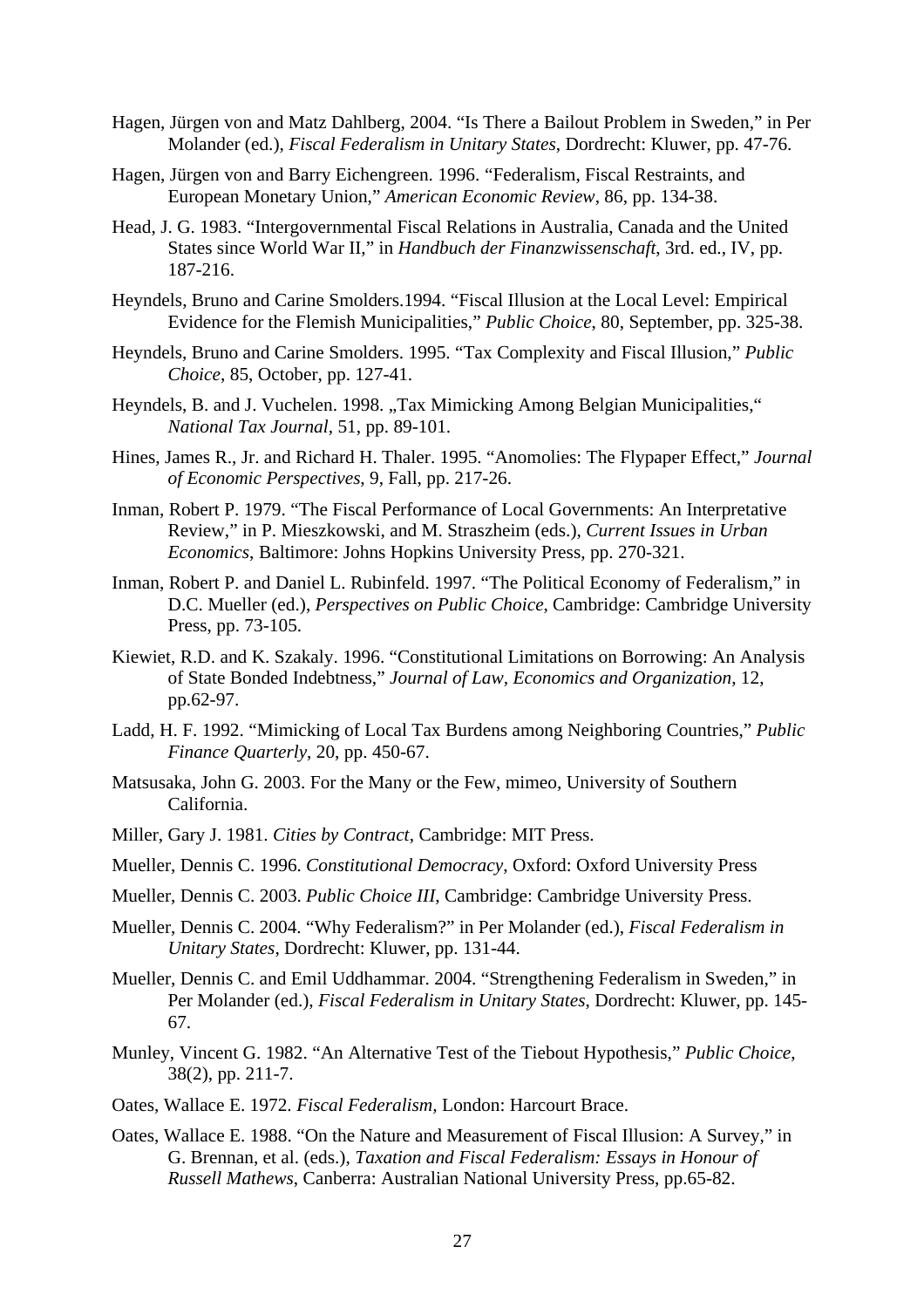- Oates, Wallace E. 1999. "An Essay on Fiscal Federalism," *Journal of Economic Literature*, 37, pp. 1120-49.
- Orbell, John M. and T. Uno. 1972. "A Theory of Neighborhood Problem Solving: Political Action vs. Residential Mobility," *American Political Science Review*, 66, June, pp. 471-89.
- Persson, Torsten and Guido Tabellini. 2003. *The Economic Effects of Constitutions*, Cambridge: MIT Press.
- Pommerehne, Werner W. 1978. "Institutional Approaches to Public Expenditures: Empirical Evidence From Swiss Municipalities," *Journal of Public Economics*, 9, April, pp. 163-201.
- Pommerehne, Werner W. and Friedrich Schneider. 1982. "Unbalanced Growth between Public and Private Sectors: An Empirical Examination," in R. H. Haveman (ed.), *Public Finance and Public Employment*, Detroit MI: Wayne State University Press, pp. 309-26.
- Pommerehne, Werner W. and Friedrich Schneider. 1983. "Does Government in a Representative Democracy Follow a Majority of Voters' Preferences? - An Empirical Examination," in H. Hanusch (ed.), *Anatomy of Government Deficiencies*, Berlin: Springer, pp. 61-84.
- Rhode, Paul W. and Koleman S. Strumpf. 2000. "A Historical Test of the Tiebout Hypothesis: Local Heterogeneity from 1850 to 1990," mimeo, University of North Carolina, Chapel Hill.
- Riker, William H. 1964. *Federalism: Origins, Operations, and Significance*, Boston: Little, Brown.
- Rodden, Jonathan. 2001. "And the Last Shall be First: Federalism and Fiscal Outcomes in Germany," mimeo, Harvard University, Cambridge MA.
- Rodden, Jonathan. 2002. "The Dilemma of Fiscal Federalism: Grants and Fiscal Performance around the World," *American Journal of Political Science*, 46, July, pp. 670-87.
- Rodden, Jonathan. 2003. "Reviving Leviathan: Fiscal Federalism and the Growth of Government," *International Organization*, 57, Fall, pp. 695-729.
- Rodden, Jonathan and Erik Wibbels. 2002. "Beyond the Fiction of Federalism," *World Politics, 5*4, July, pp. 494-531.
- Santerre, Rexford E. 1986. "Representative versus Direct Democracy: A Tiebout Test of Relative Performance," *Public Choice*, 48, pp. 55-63.
- Santerre, Rexford E. 1989. "Representative versus Direct Democracy: Are There any Expenditure Differences?" *Public Choice*, 60, pp. 145-54.
- Schaltegger, Christoph A. and Dominique Küttel. 2002. "Exit, Voice, and Mimicking Behavior: Evidence from Swiss Cantons," *Public Choice*, 113, October, pp. 1-23.
- Tiebout, Charles M. 1956. "A Pure Theory of Local Expenditures," *Journal of Political Economics*, 64, October, pp. 416-24.
- Tullock, Gordon. 1969. "Federalism: Problems of Scale," *Public Choice*, 6, Spring, pp. 19- 30.
- U. S. Department of Commerce. 2002. *Statistical Abstract of the United States, 2002*. Washington, D.C.: U.S. Government Printing Office.